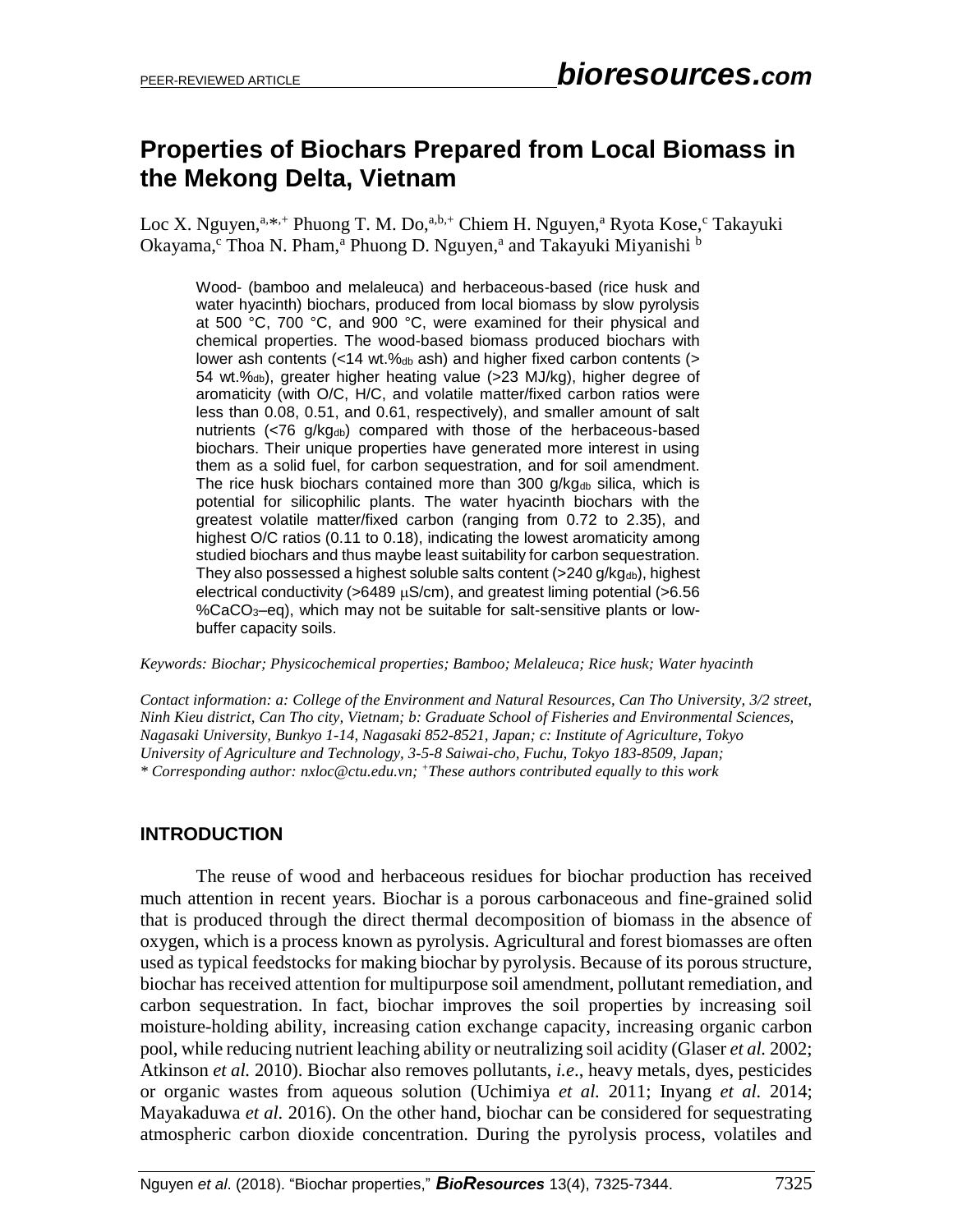water in biomass are driven off and the carbon atoms are rearranged into a stable form of carbon structures, which results in resistance against microbial degradation (Spokas *et al.* 2009).

The types of feedstock used and pyrolysis temperature are the two important factors that affect the physical and chemical properties of biochar that is produced. For example, biochar produced at temperatures higher than 400 °C showed higher pH values, ash contents, and specific surface areas (Gaskin *et al.* 2008; Jindo *et al.* 2014), with higher adsorption properties (Yang *et al.* 2015) than biochars produced at lower temperatures. They also possess higher proportions of carbon and stable aromatic structures (Zimmerman 2010; Guo and Chen 2014), which would result in their long-term carbon sequestration with chemical and biological stability (Spokas *et al.* 2009). As to feedstock types, woodbased biochars possessed higher carbon contents and better adsorption characteristics compared with herbaceous-based biochars (Jindo *et al.* 2014).

As a country with an agricultural tradition and nearly 40% of its territory covered by forests, Vietnam has great potential to act as a source for biomass resources (approximately 118 million ton/year) in the form of herbaceous and wood residues (Embassy of Denmark in Vietnam 2015). As of 2015, approximately 11.1 million ha of natural forest area are remaining, of which melaleuca (*Melaleuca cajuputi*) occupies 176 thousand ha (FAO 2016). It is estimated that nearly 5 million tons of wood residues are produced annually from natural forests (NL Agency 2012). The estimated residues from planted forests is much higher because of a higher annual yield. Bamboo (*Bambusa vulgaris*), which is a typical species planted in Vietnam forests, occupies more than 1.2 million ha of plantations in Southern and Northern Vietnam, and produces approximately 7 million ton of residue per year with an average annual yield of up to 13 tons/ha (NL Agency 2012). Only a small amount of these forest residues have been used for heating or cooking, and most of them are left in the forest because of logistical difficulties and low demand. In Vietnam, the southern Mekong Delta region is the highest productive agricultural sector, and accounts for approximately 50% of the total agricultural waste for the country (Vietnam 2015). Rice husks (*Oryza sativa* L*.*) are one of the most abundant agricultural residues in the Mekong Delta, with more than 4 million tons produced annually. However, most of it is openly burned or directly dumped into rivers or canals. Poor agricultural practices, high application rates of nitrogen and phosphorus fertilizers, and high rainfall have led to the proliferation of water hyacinth (*Eichhornia crassipes*), which poses a threat to aquatic ecosystems and human activities. The improper management of waste biomass practices in Vietnam may also contribute to environmental pollution. Therefore, producing biochar from these biomass wastes can reduce the negative effects on the environment.

When biochar is used for specific soil problems or to address specific environmental concerns, it is important to determine the optimum feedstock choice and pyrolysis protocol prior to producing the biochar (Jindo *et al.* 2014). Additionally, to optimise biochar for specific utilizations, its properties must be carefully studied and understood (Lopez-Capel *et al.* 2016). Therefore, this paper analysed some essential physico-chemical properties of wood- and herbaceous-based biochars produced at three different pyrolysis temperatures of 500  $\degree$ C, 700  $\degree$ C, and 900  $\degree$ C. All of the biochar samples underwent the following analyses: pH, electrical conductivity (EC), liming equivalence, proximate and ultimate analyses, higher heating value (HHV), cation exchange capacity (CEC), Fourier transform infrared (FTIR) spectroscopy, and scanning electron microscopy/energy-dispersive X-ray spectroscopy (SEM/EDX). In particular, the pH and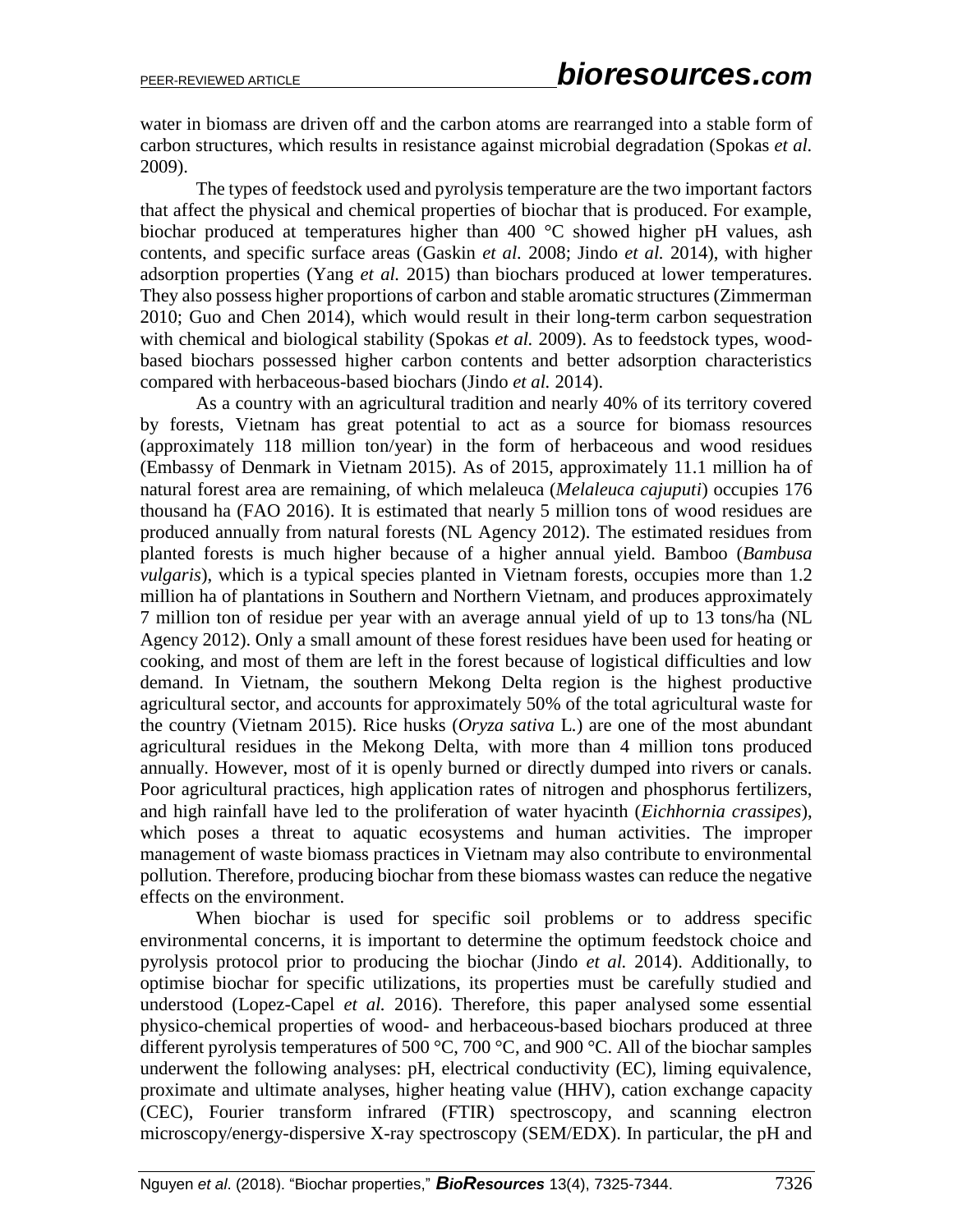liming equivalence can predict the ability of biochars to increase the soil pH (Singh *et al.* 2017). The EC is a measurement of the amount of soluble salts in biochar solutions, which is based on the principle that biochar solutions with a higher concentration of salts have a greater ability to conduct an electrical current (Singh *et al.* 2017). The EC of a biochar is important because high rates of biochar application may adversely affect salt-sensitive plants (Joseph *et al.* 2009). The CEC can be used to evaluate the biochar ability to sorb cations in soil or water (Timmons *et al.* 2017).

A proximate analysis is a broad analysis that determines the moisture, volatile matter, fixed carbon, and ash contents. This is the most fundamental of all of the biochar analyses and is of great importance to determine the practical uses of the biochar. The moisture content consists of water physically adsorbed onto the surface and in the pores of the biochar, while the volatile matter content includes gases  $(H_2, CO, CO_2, CH_4, etc.).$ hydrocarbons, oxygen-containing organic compounds, some inorganic compounds, organic acids, and chemically bound water (Schernikau 2015). The biochar ash content is the inorganic residue remaining in the biochar after combustion. An ultimate analysis is the determination of the elemental composition in the biochars, *i.e.*, carbon, hydrogen, nitrogen, and oxygen. Carbon, hydrogen, and oxygen are directly used to predict the carbon sequestration ability of biochars through the H/C and O/C ratios (Lorenz and Lal 2018). They are also the main elements that contribute to the HHV of a biochar, which is an important parameter that determines if a biochar is a possible fuel candidate (Sheng and Azevedo 2005). The HHV measures the energy available in a unit mass of a biochar sample. The FTIR spectra helps to identify functional groups present on the surface of the biochar. Scanning electron microscopy is used to study the surface morphology of biochars, while EDX characterizes the elemental composition. The aim of this study was to test four hypotheses: (1) biochars derived from local biomass have fertilization potential; (2) biochars derived from bamboo and melaleuca charred at high temperature have potential for increasing C sequestered in soils or potential for producing various energy forms; (3) The rice husk biochars are a source of bioavailable silicon for silicophilic plants; and (4) The water hyacinth biochars are not suitable for salt-sensitive plants or saline soils.

In general, the objective of this paper was to explore the possibilities of utilizing locally available biomass for producing biochars.

## **EXPERIMENTAL**

#### **Materials**

Four raw materials were used to produce biochar in this study, including bamboo (*B. vulgaris*), melaleuca (*M. cajuputi*), water hyacinth (*Eichornia crassipes*), and rice husk (*O. sativa* L., OM5451 variety). They were all collected from the Mekong Delta region of Vietnam, which is the most productive agricultural area in the country. They were selected and studied in this research because of their abundance and availability in the Vietnamese Mekong Delta region. The collected raw biomass was initially dried overnight in an oven at 105 °C. The dried raw materials were then cut into 1-mm pieces and formed into cylindrical granules for biochar production. A furnace (model VMF 165, Yamada Denki, Adachi, Tokyo, Japan) was used for pyrolysis of these granules. After the biomass granules were loaded into the centre of the furnace with a crucible, nitrogen gas was pumped into the furnace at a flowrate of 3 L/min for 30 min to remove the air from inside of the furnace. After that, the furnace temperature was increased from room temperature to 500  $^{\circ}$ C, 700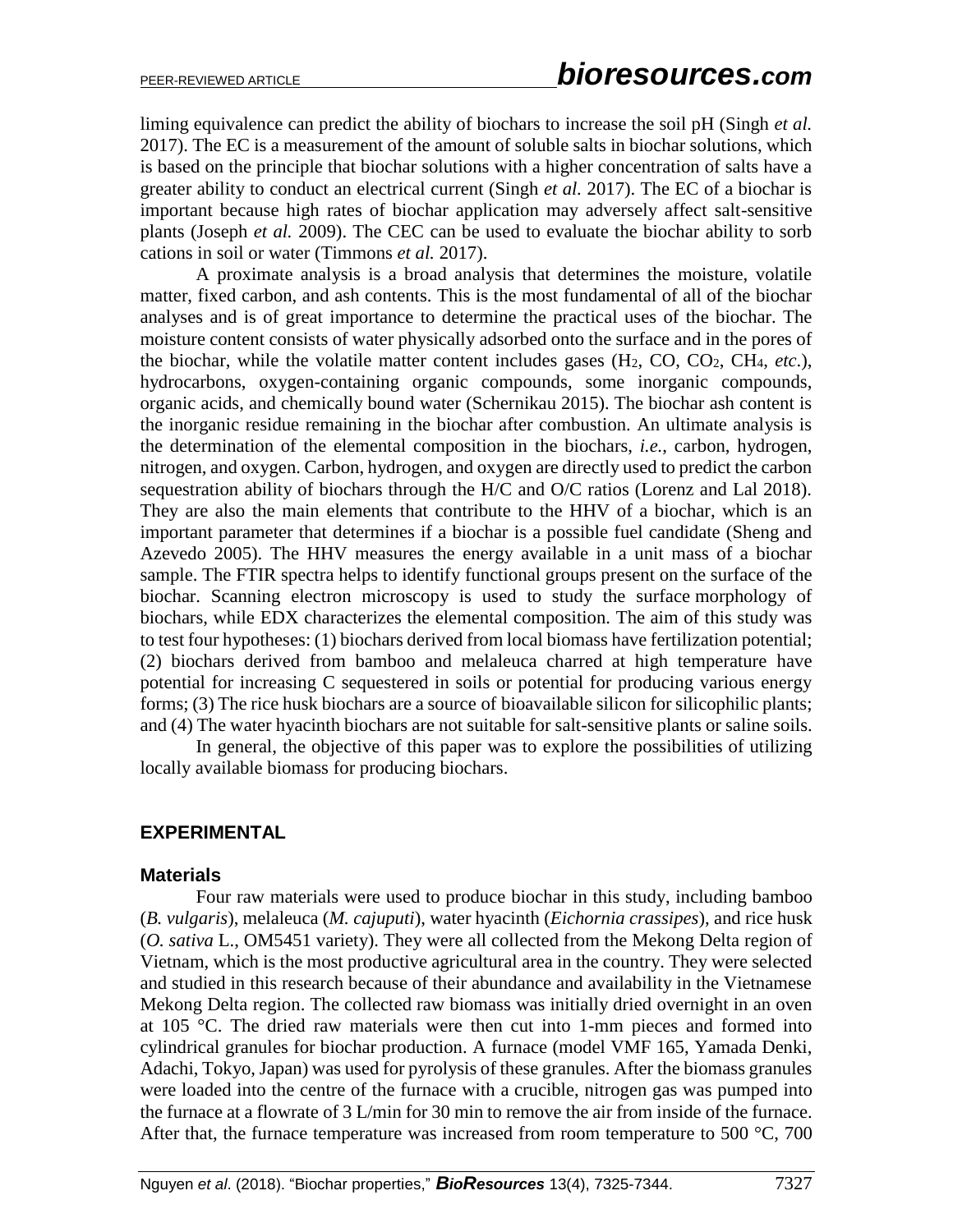$\degree$ C, and 900  $\degree$ C at a heating rate of 10  $\degree$ C/min. The temperature was held at the desired temperature for 2 h, and then it was allowed to cool down to room temperature. The solid biochar was collected, ground into a homogeneous powder, and put in small glass containers, which were stored at relative humidity of less than 25 % in a desiccator auto dry (SD-3 unit 1-5489-11, AS ONE Ltd., Osaka, Japan) without further treatment until they were analysed.

#### **Methods**

#### *Physical, chemical, and energetic properties of the biochars*

The biochar pH and EC were measured in a solution with a 1:100 biochar to deionized water ratio after 2 h of shaking on a shaker (Bioshaker BR-23FH, Taitec Co., Saitama, Japan) at 100 rpm and 25 °C. After this, the pH and EC were measured using a pH meter (MP220, Mettler Toledo, Taitō City, Japan) and EC meter (Laqua Twin, Horiba, Kyoto, Japan), respectively. The liming equivalence was analysed according to the procedures suggested by Singh *et al.* (2017), in which a 0.5-g air-dried biochar sample was treated with 10 mL of 1 M HCl and the mixture was allowed to sit overnight after 2 h of shaking. The excess acid was back-titrated with a standardised solution of 0.5 M NaOH until a pH of 7 was reached. The result was reported as the equivalent proportion of the liming effect of pure  $CaCO<sub>3</sub>$  (%CaCO<sub>3</sub>–eq).

The moisture, volatile matter, and ash contents were determined with an electric furnace (MMF-2, AS ONE Ltd., Osaka, Japan), using a slightly modified ASTM D1762- 84 (2013) method. Briefly, the moisture content was analysed by heating the biochar at 105 °C for 2 h, the volatile matter content was determined in an inert atmosphere at 900 °C  $\pm$ 20 °C for 7 min, and the ash content was determined in an air atmosphere at 800 °C for 6 h. Fixed carbon is the carbon found in the biochar, which is left after volatiles in the biochar are driven off. This differs from the ultimate carbon content of the biochar because some carbon is lost in hydrocarbons with the volatiles. The fixed carbon content was calculated as follows:

Fixed carbon (
$$
\%
$$
) = 100% - (moisture ( $\%$ ) + ash ( $\%$ ) + volatile matter ( $\%$ )) (1)

In other words, fixed carbon is not pure carbon but simply dry mass that is not volatile matter nor ash, which is dominated by fused aromatic carbon structure and potentially contained only a very small a part of mobile organic portion.

To determine the elemental composition, the biochar was initially ground to obtain a homogenous fine powder and dried overnight at 105 °C prior to analysis. Its carbon, hydrogen, and nitrogen contents were then analysed using a CHNS-O Analyzer Perkin-Elmer 2400 Series II instrument (Perkin-Elmer, Waltham, USA). The oxygen content was calculated with the following equation:

$$
O(%) = 100% - (C (%) + H (%) + N (%) + ash (%) + moisture (%) \tag{2}
$$

The percentages of the C, H, N, and O elements were then used to calculate the atomic H/C, O/C, and C/N ratios of each biochar. The formula for calculating HHV with more than 90% predictions in the range of  $\pm 5\%$  error, is based on the contents of main organic elements (in wt.%) C, H, and O (Sheng and Azevedo 2005):

$$
HHV (MJ/kg) = -1.3675 + 0.3137C + 0.7009H + 0.0318O
$$
\n(3)

For the CEC determination, a modification of the Gillman (1979) method was used. Biochar was washed in a  $0.1-M$  BaCl<sub>2</sub> solution three times to exchange the exchangeable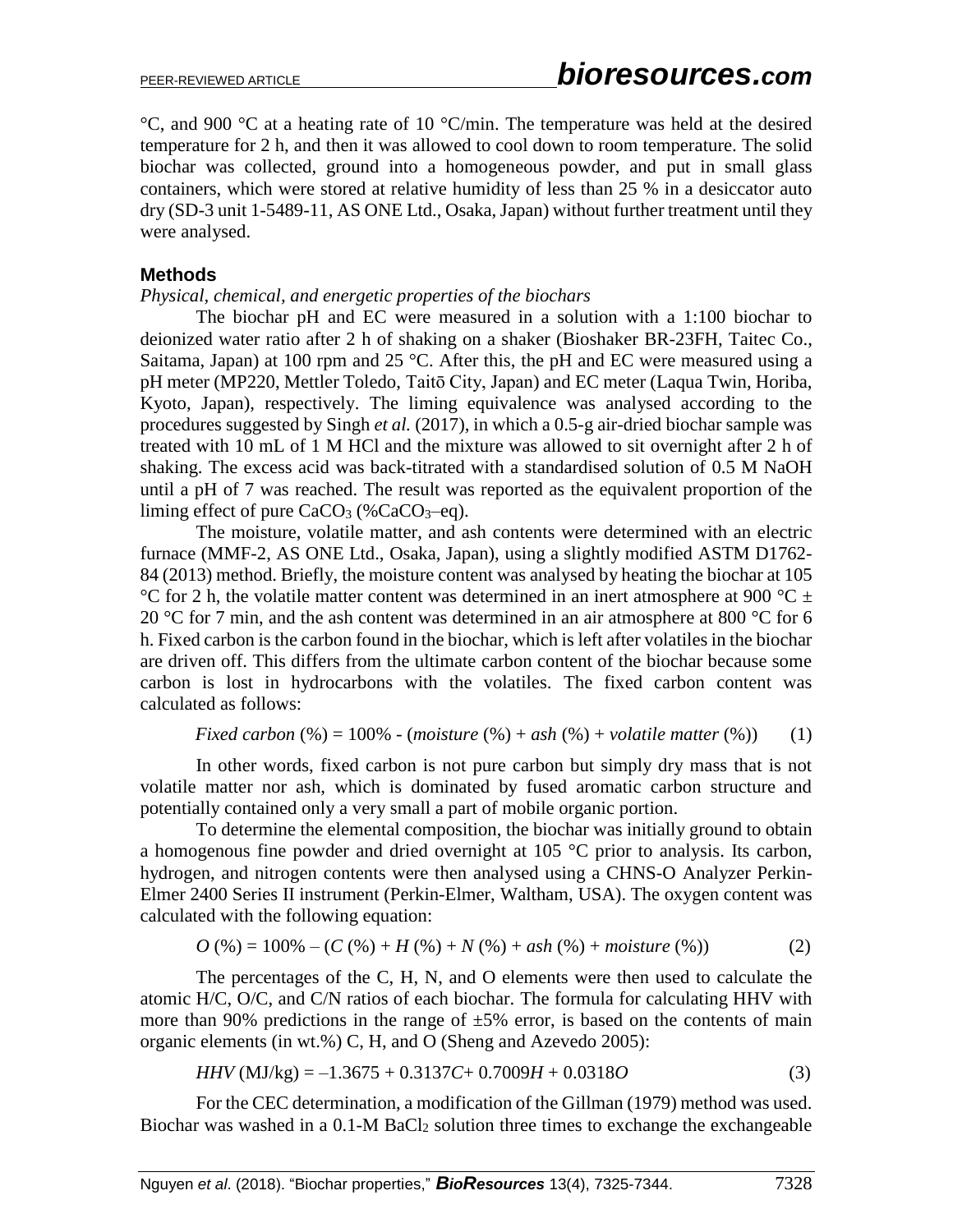cations with Ba<sup>2+</sup>. Then, a standard 0.02-M MgSO<sub>4</sub> solution was added to replace the Ba<sup>2+</sup> and precipitation of BaSO<sub>4</sub> occurred. The CEC was calculated from the difference between the original Mg content and the Mg remaining in the standard solution.

The available nutrient contents in the biochars were analysed by EDX, using a JSM-7500F instrument (JEOL, Tokyo, Japan). At least five measurements per micrograph were performed and the average values were reported.

The FTIR measurements of the biochar were performed with a USA Thermo Nicolet Nexus 670 FTIR Spectrometer (GMI, Ramsey, USA). The KBr powder was used as a background. Approximately 1 mg of dried sample was mixed gently with 100 mg of KBr powder, and then pressed to form pellets. The FTIR spectra were obtained at a 4-cm<sup>-1</sup> resolution in the region of 400 cm<sup>-1</sup> to 4000 cm<sup>-1</sup> with a total of 64 scans. A background FTIR spectrum of the air was collected before obtaining the FTIR spectra of the samples.

## *Statistical analysis*

The significance of the differences between the biochars based on the pyrolysis temperature and biomass type was determined by the One-way ANOVA. Post hoc comparison of means was performed using Tukey-HSD procedure for the differences between the pyrolysis temperature of the same biochar. Statistical analysis was performed by using StatGraphics Centurion XV software (StatPoint, Warrenton, VA, USA). The statistical significance was set at a p-value of less than 0.05.

# **RESULTS AND DISCUSSION**

## **Physical Characteristics**

## *Biochar yields*

The biochar yields are given in Table 1. The pyrolyzing temperature and feedstock type were critical factors for controlling the biochar yield. The yield fell gradually when the pyrolysis temperature was increased from 500  $\degree$ C to 900  $\degree$ C, similar to other studies of biochars (Rehrah *et al.* 2014; Wei *et al.* 2017). These declines are mainly due to the release of moisture and volatiles; meanwhile, hemicellulose, cellulose and lignin that are present in the biomass decompose, as the pyrolyzing temperature increases (Keiluweit *et al.* 2010). The herbaceous biomasses (rice husk and water hyacinth) showed higher biochar yields compared with the wood biomasses (bamboo and melaleuca) with biochar yields of more than 35% and less than 30%, respectively. The biochar yields of different feedstocks in this study were consistent with data from Jindo *et al.* (2014). Differences in the mineral, moisture, and ash contents in the feedstocks may have affected the amount of biochar produced (Amonette and Joseph 2009). Feedstocks with higher mineral and ash contents and a lower moisture content (such as rice husk and water hyacinth) tend to produce more biochar (Tables 1 and 2 and Fig. 2).

## *Cation exchange capacity*

The CEC values of the biochars (Table 1) varied depending on the biomass feedstock and pyrolysis conditions. Compared with the other biochars, the rice huskderived biochars possessed the highest CEC values and ranged from 16.14 cmol<sub>c</sub>/kg to  $23.98$  cmol $\sqrt{kg}$ , which indicated a higher amount of exchangeable base cations in these biochars. The melaleuca and water hyacinth biochars had statistically similar CEC values, at approximately 14 cmol $\sqrt{k}g$  (p < 0.05). The CEC values were lower in the bamboo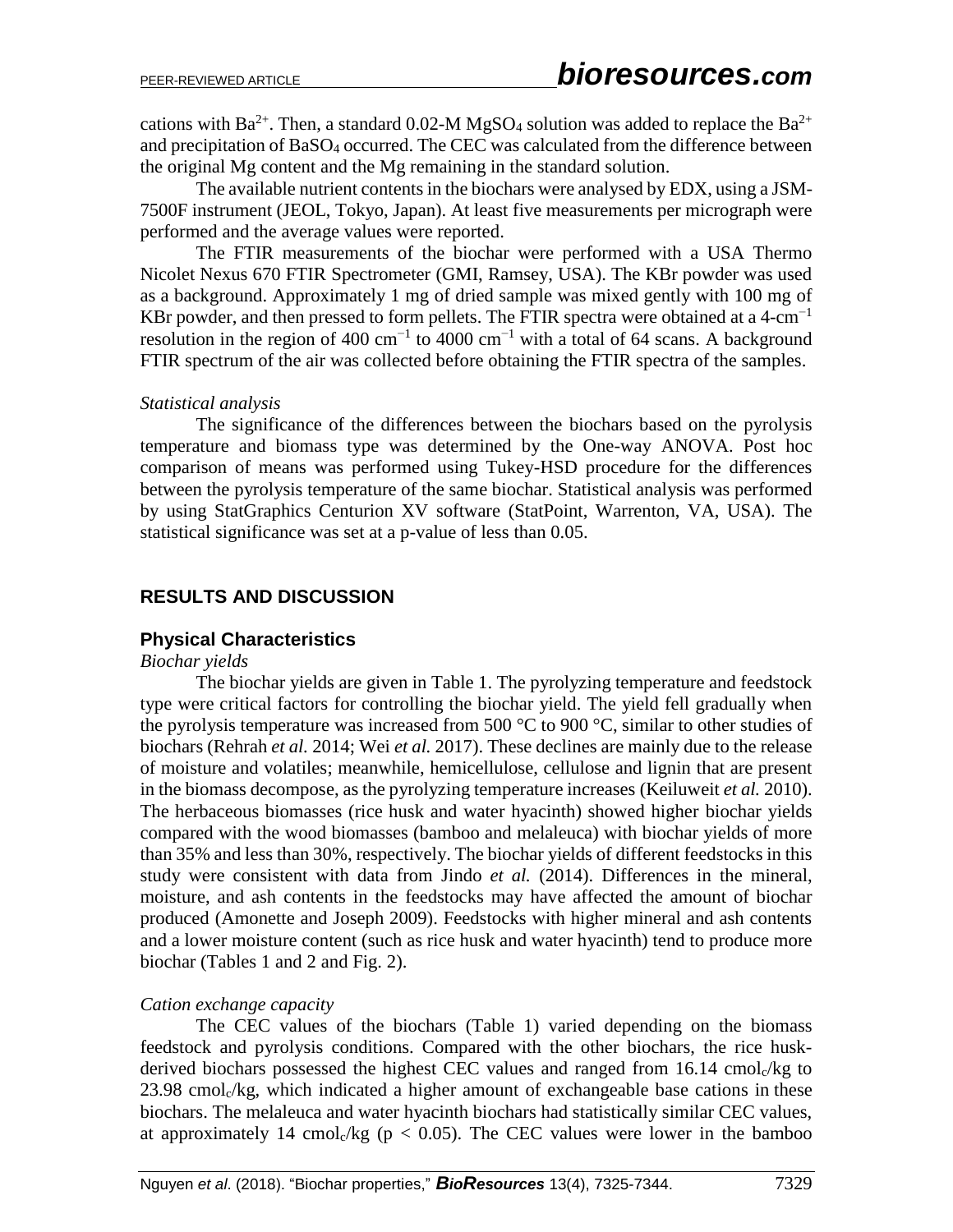biochars and ranged from  $11.82 \text{ cmol}_c/\text{kg}$  to  $13.99 \text{ cmol}_c/\text{kg}$ . Based on the pyrolysis temperature, higher CEC values were associated with an increasing pyrolysis temperature from 500 °C to 700 °C for the same feedstocks, which was followed by a decrease in the CEC at 900 °C. The mechanisms for the two contradicting trends is not fully understood. However, the increasing trend was probably caused by the presence of a higher level of oxygen surface functional groups (such as carboxyl, hydroxyl, phenolic, and carbonyl groups) formed during the oxygenation of the biochar surfaces. These oxidized functional groups may have increased the abundance of negative charges, which were likely responsible for the high CEC values in the biochar (Gomez-Eyles *et al.* 2013; Mukome and Parikh 2015). In contrast, the decreasing trend of the CEC may have been because of a loss of oxygenated (acid) functional groups, which occurred at the highest pyrolysis temperature of 900 °C (Mukome and Parikh 2015).

#### *Proximate analysis*

It was observed that higher temperatures resulted in biochars with a higher ash content and lower volatile matter and moisture contents. The moisture contents are given in Table 1, whereas the ash and volatile matter contents are presented in Fig. 1. The moisture present in each biochar decreased gradually as the pyrolysis temperature increased from 500 °C to 900 °C. The differences in the moisture contents between the biochars were small, as they fluctuated from 4 wt.% $_{db}$  (oven-dried basis) to 5 wt.% $_{db}$  and were statistically insignificant. Showing a similar decreasing trend, the volatile matter fraction of the biochars decreased consistently with higher pyrolysis temperatures. This was in agreement with Sadaka *et al.* (2016), who reported that volatile matter decreases with increasing pyrolysis temperature for corn stover (*Zea mays* L.). The volatile matter released from the biomass differed with the temperature, which could have been a result of the decomposition degrees of the cellulose, hemicellulose, and lignin (Demirbas and Arin 2002). The pyrolysis of the melaleuca and rice husk feedstocks generated biochars with volatile matter contents that ranged between 17 wt.% $_{db}$  to 27 wt.% $_{db}$  and 12 wt.% $_{db}$  to 22  $wt \mathscr{B}_{db}$ , respectively; this was statistically smaller than those in the bamboo and water hyacinth biochars ( $p < 0.05$ ). Variation in volatile matter content is likely attributable to thermal stability variances between the three main components of biomass (hemicellulose, cellulose, and lignin), and their relative abundance in each biomass (Yang *et al.* 2017). In the three components, hemicellulose produces the highest volatiles, followed by cellulose component, while lignin produced the least quantities of volatiles (Yang *et al.* 2006).

In contrast, the biochar ash content showed a gradual increase with an increasing pyrolysis temperature (Wei *et al.* 2017). Ash content is the remaining solid after all of the organic elements – Carbon (C), hydrogen (H) and nitrogen  $(N)$  – have been oxidized (Joseph *et al.* 2009). At the same pyrolysis temperature, the ash content was significantly different among the biochars. The ash content in the biochars produced from the wood biomasses (bamboo and melaleuca) was smaller ( $p < 0.05$ ) than those produced from the herbaceous biomasses. These results were consistent with Sun *et al.* (2017), who found that wood generally had lower ash content than agricultural biomasses. In particular, there was only approximately 3 wt.% $_{db}$  ash in the melaleuca biochars and less than 13 wt.% $_{db}$  ash in the bamboo biochars, which was lower compared with the greater than  $34 \text{ wt.} \%_{db}$  and  $44 \text{ wt.}$ wt.%db ash contents in the rice husk and water hyacinth biochars, respectively. These differences may be due to the differences in the concentrations of ash-forming elements, such as calcium carbonate, potassium silicates, iron, and other metals (Lewandowski and Kicherer 1997).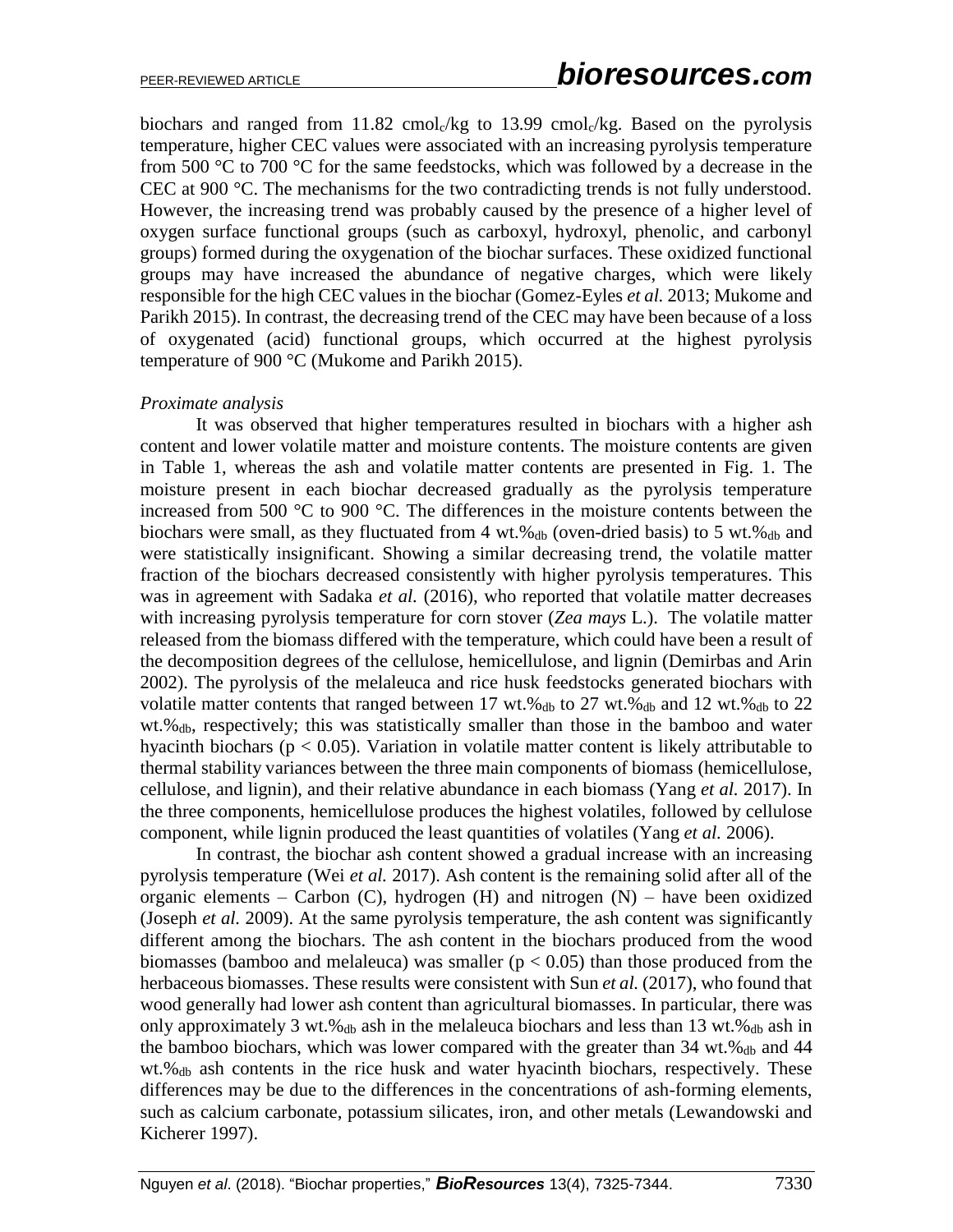| <b>Table 1.</b> Physical Characteristics of the Biochars Derived from the Pyrolyzed |
|-------------------------------------------------------------------------------------|
| Bamboo, Melaleuca, Rice Husk, and Water Hyacinth                                    |

| Feedstock                                                                                         | <b>Bamboo</b> |        |        |        | Melaleuca |        |       | <b>Rice Husk</b> |       | Water Hyacinth |       |       |
|---------------------------------------------------------------------------------------------------|---------------|--------|--------|--------|-----------|--------|-------|------------------|-------|----------------|-------|-------|
| Pyrolysis<br>Temperature<br>(°C)                                                                  | 500           | 700    | 900    | 500    | 700       | 900    | 500   | 700              | 900   | 500            | 700   | 900   |
| Yield $(\%)$                                                                                      | 29.8          | 28.4   | 26.6   | 27.6   | 25.1      | 23.7   | 38.3  | 35.9             | 35.3  | 43             | 39.5  | 35.9  |
| CEC <sup>a</sup><br>(cmolc/kg)                                                                    | 13.97         | 13.99  | 11.82  | 14.63  | 15.12     | 14.34  | 16.14 | 23.98            | 19.67 | 14.62          | 14.63 | 14.15 |
| Moisture <sup>a</sup><br>$(wt. \%_{db})$                                                          | 5.89          | 5.51   | 5.19   | 5.4    | 4.98      | 4.68   | 4.91  | 3.6              | 3.16  | 6.51           | 4.49  | 3.72  |
| Fixed<br>Carbon <sup>a</sup><br>(wt.‰b)                                                           | 51.56         | 55.06  | 58.88  | 64.18  | 72.88     | 74.82  | 38.66 | 43.1             | 44.67 | 14.66          | 18.95 | 26.14 |
| VM/FC <sup>b</sup>                                                                                | 0.61          | 0.47   | 0.38   | 0.43   | 0.26      | 0.23   | 0.57  | 0.35             | 0.29  | 2.35           | 1.35  | 0.72  |
| C/N                                                                                               | 101.09        | 136.36 | 106.31 | 269.55 | 312.79    | 201.65 | 85.64 | 106.89           | 96.92 | 24.51          | 29.85 | 45.84 |
| HHV (MJ/kg)                                                                                       | 23.57         | 23.33  | 23.89  | 26.34  | 26.98     | 27.05  | 16.53 | 16.55            | 16.4  | 11.33          | 10.44 | 10.92 |
| Liming<br>Equivalence <sup>a</sup><br>(% CaCO <sub>3</sub> -<br>eq)                               | 2.74          | 2.83   | 3.17   | 2.1    | 2.26      | 2.5    | 1.84  | 2.09             | 2.09  | 6.56           | 7.79  | 8.36  |
| <sup>a</sup> Values are the average of triplicates<br><b>b</b> Volatile matter/fixed carbon ratio |               |        |        |        |           |        |       |                  |       |                |       |       |





It was apparent from Table 1 that the fixed carbon content increased gradually in response to the pyrolysis temperature due to the increased loss of volatile matter, which was consistent with previous studies (Crombie *et al.* 2013; Sun *et al.* 2017). This increasing trend of fixed carbon may indicate that the aromaticity correlated with the pyrolysis severity (Crombie *et al.* 2013). There was also a significant difference ( $p < 0.05$ ) between the wood- and herbaceous-based biochars, where the bamboo and melaleuca biochars had higher fixed carbon contents by more than 25% compared with the rice husk and water hyacinth biochars. The fixed carbon content showed a strong negative linear relationship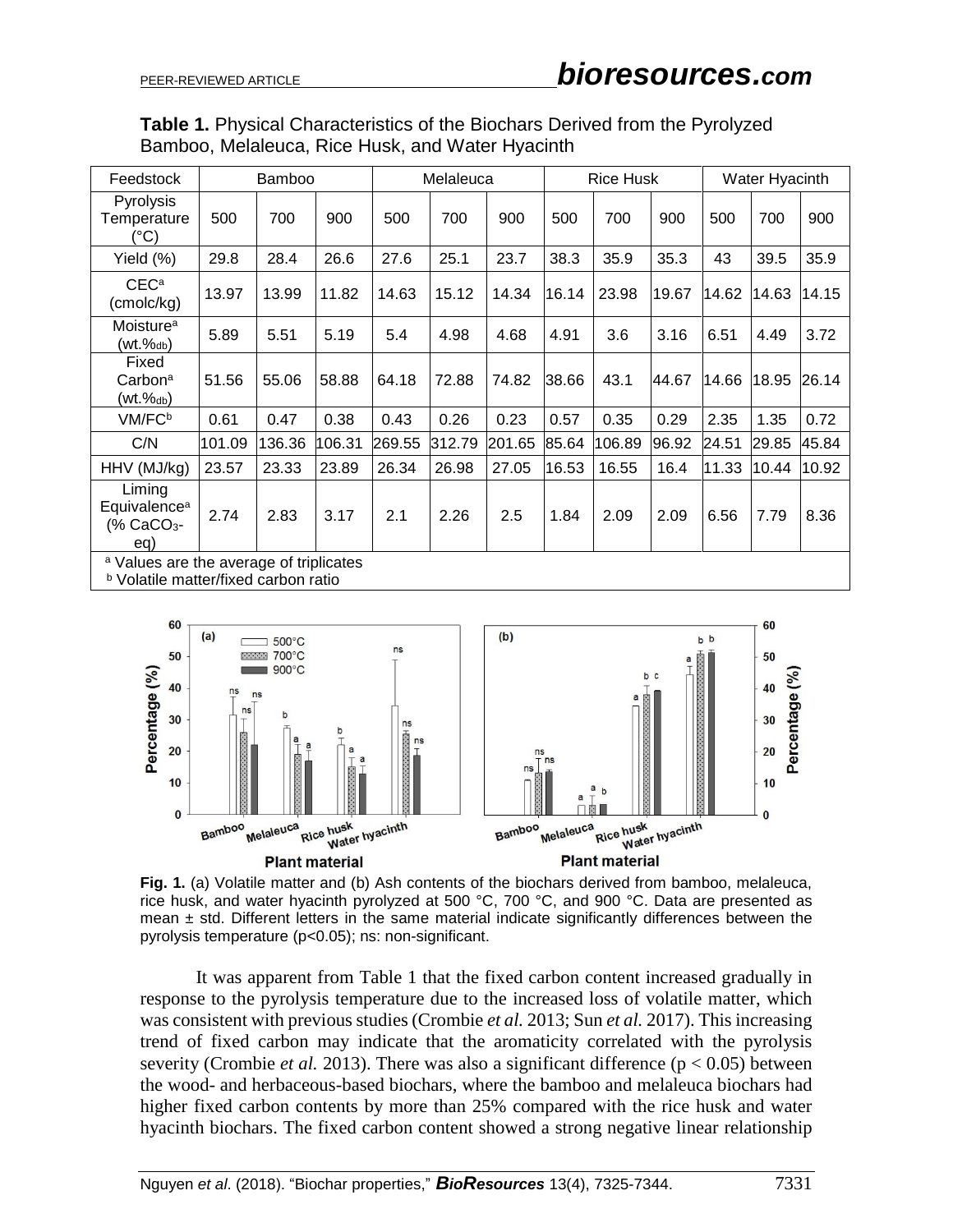with the ash content ( $\mathbb{R}^2 = 0.86$ , p < 0.05); therefore, the fixed carbon was higher in the low ash biochars and lower in the high ash biochars. Similar findings were reported by Sun *et al.* (2017), who found the well negative correlation between fixed carbon and ash content of 60 types of biomass waste*.*

The volatile matter/fixed carbon (VM/FC) ratio may be used as an indicator for biochar stability in soils, where a biochar with a VM/FC ratio of 0.5 to 1.0 can be stable in soils (Novak and Busscher 2013). The gradual decrease of the VM/FC ratio in the biochars produced at higher pyrolysis temperatures may have indicated increased stability of the biochars. Except for the water hyacinth biochars produced at 500 °C and 700 °C, which had VM/FC ratios higher than 1.3, all of the biochars could have long residence times and be used for carbon sequestration.

#### *Higher heating value*

The HHV refers to the maximum amount of energy that is available from burning biochar. Table 1 shows that the HHV of the wood-based biochars were significantly higher than those of the herbaceous-based biochars (as much as 2.5-fold higher,  $p < 0.05$ ). Anderson *et al.* (2013) also reported that biochars derived from wood biomass had higher HHV, which might have been because of the higher carbon and hydrogen contents in the wood biomass (Fig. 3). A strong negative and statistically significant correlation ( $\mathbb{R}^2$ )  $= 0.98$ ,  $p < 0.05$ ) between the HHV and ash content was found, which indicated that the higher ash contents in the rice husk and water hyacinth biochars decreased their energy values. Yang *et al.* (2017) also found strong negative correlation between HHV and ash content. However, the pyrolysis temperature was not found to significantly alter the HHV of the biochars.

#### *pH and Electrical Conductivity (EC)*

Figure 2 presents the dependency of the biochar pH and EC on the feedstock and pyrolysis temperature. While the pH of the wood-based biochars generally increased as the temperature increased from 500 °C to 900 °C (*i.e.*, increased from a pH of 7 to 8 to a pH of 9 to 10), the trend was not observed in the herbaceous-based biochars produced at 900 °C (Fig. 2a). The pH values of the wood-based biochars followed the trend found in literature and increased with higher pyrolysis temperature (Conz *et al.* 2017; Sun *et al.* 2017). The trend of pH values in the herbaceous-based biochars were found similar to the results of Zheng *et al.* (2015). Theoretically, an increase in the pyrolysis temperature can abolish acidic functional groups (*e.g.*, quinone, chromene, and diketone groups); hence, the biochars tended to be more alkaline (Mukherjee *et al.* 2011; Tsai 2017). A correlation analysis was conducted on the relationship between the concentration of  $Na^+$ ,  $Mg^+$ ,  $K^+$ , and Ca and the biochar pH, where the sum of Na, Mg, K, and Ca was calculated using the results given in Table 2. The results showed a moderately positive relationship ( $R^2 = 0.63$ ,  $p < 0.05$ ), which further confirmed the dependency of the biochar pH on the soluble salts concentration. Lopez-Capel *et al*. (2016). Tsai (2017) also stated that the biochar pH is dependent on mineral salt forms with oxide, carbonate, hydroxide, and chloride (such as KOH, NaOH,  $CaCO<sub>3</sub>$ , and MgCO<sub>3</sub>) that can be partially dissolved in water.

In Fig. 2b, EC results varied with greater influence of the type of feedstocks rather than the pyrolysis temperature, which was in agreement with the previous results (Conz *et al.* 2017; Hossain *et al.* 2011). The highest EC values were found in the water hyacinth biochars and ranged from  $6489 \mu S/cm$  to  $7456 \mu S/cm$ , while the rest of the biochars showed significantly lower values. Correlation analyses were conducted to evaluate the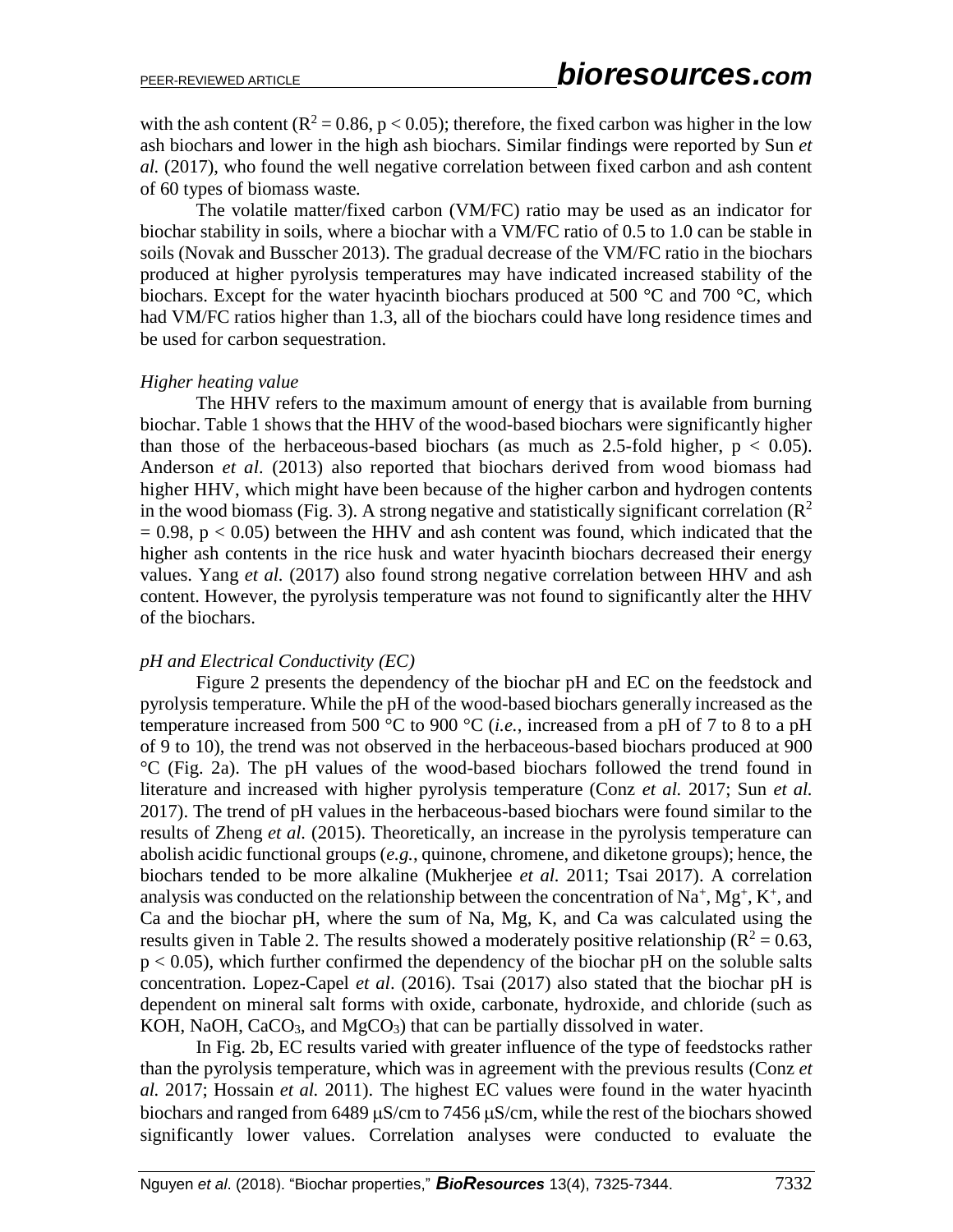relationship between (a) the EC and ash content and (b) the EC and soluble salts concentration ( $K^+$ ,  $Ca^{2+}$ ,  $Mg^{2+}$ , and  $Na^+$ ). The biochar EC had been shown to be reasonably correlated with the ash content ( $\mathbb{R}^2 = 0.53$ ,  $p < 0.05$ ); however, it showed a strong linear and statistically significant correlation with the soluble salts concentration ( $\mathbb{R}^2 = 0.95$ , p < 0.05). Therefore, differences in the EC of the biochars produced using different feedstocks might have been because of differences in the ash contents and soluble salts concentrations (primarily K<sup>+</sup>, Ca<sup>2+</sup>, Mg<sup>2+</sup>, and Na<sup>+</sup>) in the biochars (Rehrah *et al.* 2014). The water hyacinth biochars produced a high ash content (more than  $44 \text{ wt.} \%$ <sub>db</sub>), and the inorganic composition was dominated by K, Ca, Mg, and Na salts (as high as  $360 \frac{\text{g}}{\text{kg}}$ <sub>db</sub>); thus, its EC values were higher. The EC values of the bamboo biochars were more than double those of the melaleuca biochars, which was also related to the higher ash and soluble salts contents. The high ash content in the rice husk biochars was attributed mainly to the presence of silica ( $>$  300 g/kg<sub>db</sub>) and they contained a small amount of soluble salts ( $<$  15  $g/kg_{db}$ ). Their EC values were therefore the lowest, at only 65  $\mu$ S/cm to 92  $\mu$ S/cm.



**Fig. 2.** (a) pH and (b) EC of the biochars derived from bamboo, melaleuca, rice husk, and water hyacinth pyrolyzed at 500 °C, 700 °C, and 900 °C. Data was presented as mean ± std. Different letters in the same material indicate significantly differences between the pyrolysis temperature (p<0.05); ns: non-significant.

To test the ability of the 12 biochars to increase the soil pH, the liming equivalence was determined (Table 1). The highest liming equivalence was found with the water hyacinth biochars and ranged from  $6.56\%$ CaCO<sub>3</sub>-eq to  $8.36\%$ CaCO<sub>3</sub>-eq, while the rest of the biochars had a liming equivalence of less than  $3.17\%$ CaCO<sub>3</sub>–eq. The biochars produced with the same feedstock and different pyrolysis temperatures also showed different liming equivalence values, where a greater liming equivalence was found for the biochars produced at a higher temperature, this was in agreement with other previous studies (Khanmohammadi *et al.* 2015; Singh *et al.* 2017). The liming equivalence was found to be extremely well correlated with the ash content ( $R^2 = 0.99$ ,  $p < 0.05$ ). However, no relationship was found in the rice husk biochars, which had the second highest ash content (34 wt.% $_{db}$  to 39 wt.% $_{db}$ ) and lowest liming equivalence (< 2.09 %CaCO<sub>3</sub>–eq) among the studied biochars. These results were similar to the observations of Singh *et al.* (2017). The chemical composition of the ash would be a key reason for this result. For example, the greatest liming potential was found for the water hyacinth biochars, this attributed to the high amount of calcite and other carbonate minerals (such as magnesite)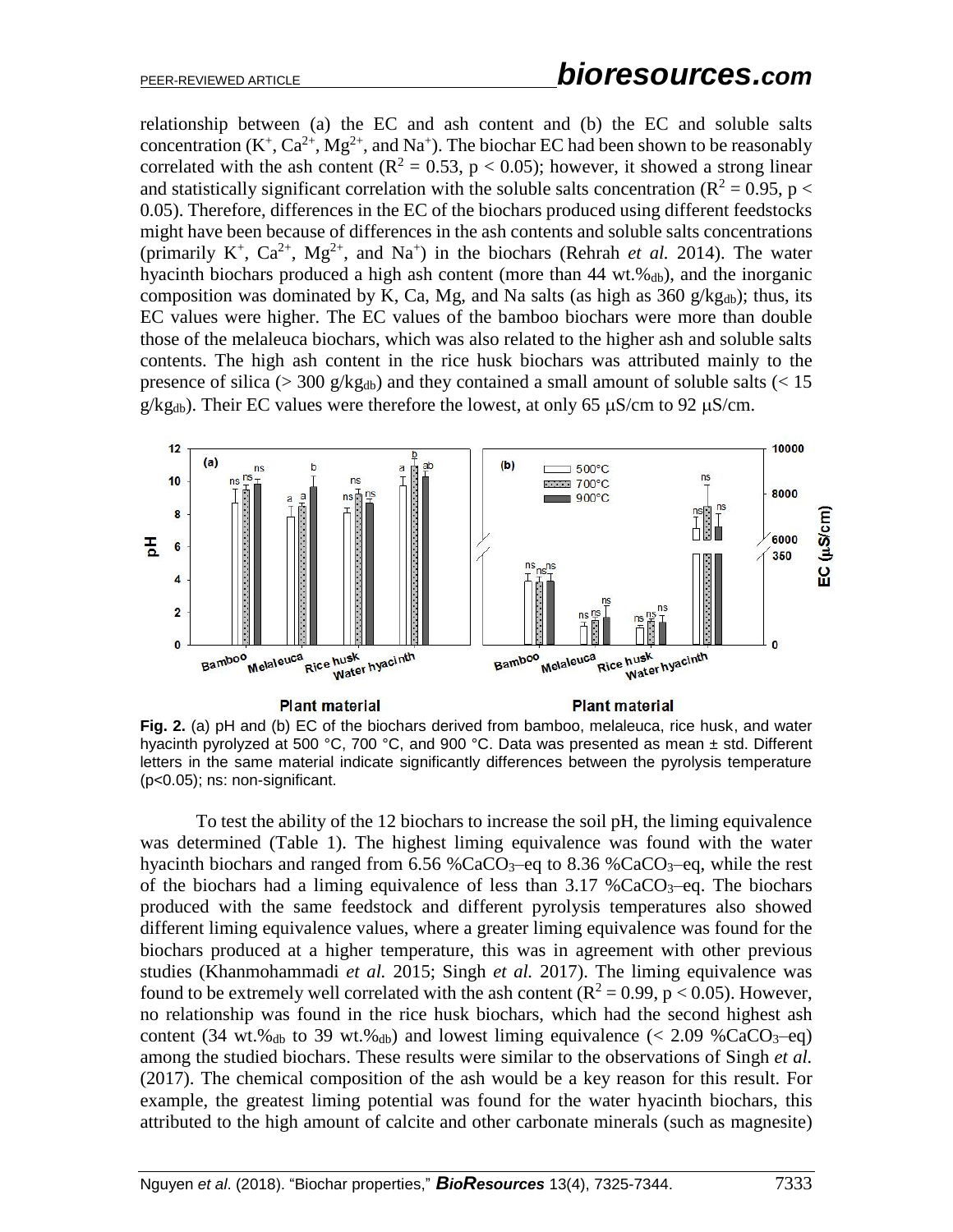in their ash. In contrast, the ash in the rice husk biochars contained mainly elements of silica (> 300 g/kg<sub>db</sub>) and a small amount of calcium and magnesium (< 5 g/kg<sub>db</sub> Ca and <  $3 \text{ g/kg}_{db}$  Mg, Table 2), resulted in the smallest liming potential among the four studied biochars.

#### **Elemental Characteristics**

Figure 3 shows that the biochars had high C contents and low H, N, and O contents; the concentrations of these elements statistically varied. The biochars made from the woodbased materials had significantly greater C contents than those made from the herbaceous materials and were as much as 2.4-fold higher (p < 0.05). Ma *et al.* (2018) also found higher C content in woody compared to herbaceous biomasses. The water hyacinth biochars contained the lowest C and H contents and the highest O and N contents. With an increase in the pyrolysis temperature, the C content increased, while the H and O contents decreased. Losses in the H and O may have been because of the breaking of weaker bonds within the biochar structure, and the biochar became highly carbonaceous at a higher temperature as a result (Capareda 2013). It is well known that the proportion of aliphatic C decreases and the proportion of aromatic C increases with an increasing pyrolysis temperature. Because of the pyrolysis temperature, the aliphatic C, O, and H were removed because of losses of water,  $H_2$ , CO, and  $CO_2$  from the biomass through heating and reorganisation of the chemical structure of the material (*i.e.*, changing from long molecular chains to a ring-like structure with six C atoms) (Schimmelpfennig and Glaser 2012).



**Fig. 3.** (a) C, (b) H, (c) N, and (d) O contents in the biochars derived from bamboo, melaleuca, rice husk, and water hyacinth pyrolyzed at 500 °C, 700 °C, and 900 °C (values are the average of duplicate analyses on an oven-dry ash-free basis)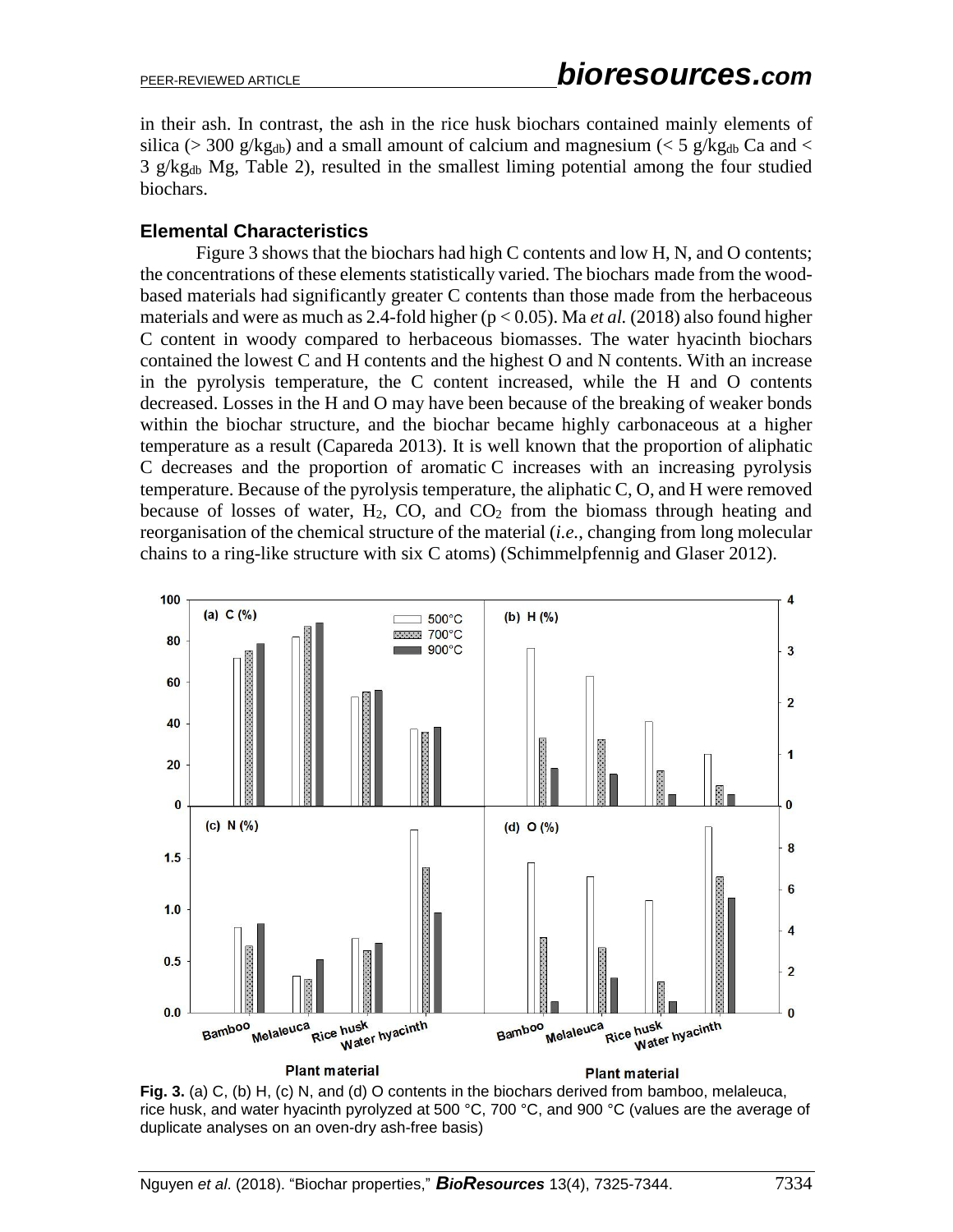To compare the carbon sequestration ability of the 12 biochars, the H/C and O/C ratios were displayed in van Krevelen diagrams (Fig. 4). Although the 12 biochars had ratios that were within the recommended range ( $H/C < 0.6$  and  $O/C < 0.4$ ) suited for sequestering carbon (Schimmelpfennig and Glaser 2012), there were some differences in the H/C and O/C ratios between the different feedstocks and pyrolysis temperatures. The H/C and O/C ratios of the biochars decreased gradually with an increasing pyrolysis temperature, which might have been because of the removal of polar surface functional groups, losses of O and H, and increase of aromatic C with an increasing pyrolysis temperature (Cantrell *et al.* 2012). Therefore, biochars produced at a higher temperature would be less polar and would have a greater stability and aromaticity, which may lead to a more hydrophobic character. The diagram showed that at the same pyrolysis temperature, there was significantly higher O/C ratio in the water hyacinth biochars ( $p < 0.05$ ), while the other biochars were closely spaced, which suggested similar behaviors. In combination with the reported higher VM/FC ratios from the proximate analysis, it was concluded that the water hyacinth biochars may be the least suited for carbon sequestration among the studied biochars.



**Fig. 4.** van Krevelen plot (H/C *versus* O/C ratios) of the biochars derived from bamboo, melaleuca, rice husk, and water hyacinth pyrolyzed at 500 °C, 700 °C, and 900 °C

The C/N ratios in the biochars, where different feedstocks produced variable C/N ratios, are also included in Table 1. The wood-based biochars had a statistically higher C/N ratio than the biochars made from herbaceous residues ( $p < 0.05$ ); this was consistent with data analysed by Sun *et al.* (2017). During pyrolysis, the N content either decreased or increased, and this trend was not well understood or explained. Volatilisation of gaseous NH<sup>3</sup> and N-containing volatile organic compounds may have led to the losses in the N content; meanwhile, recalcitrant N occurring in heterocyclic compounds may have been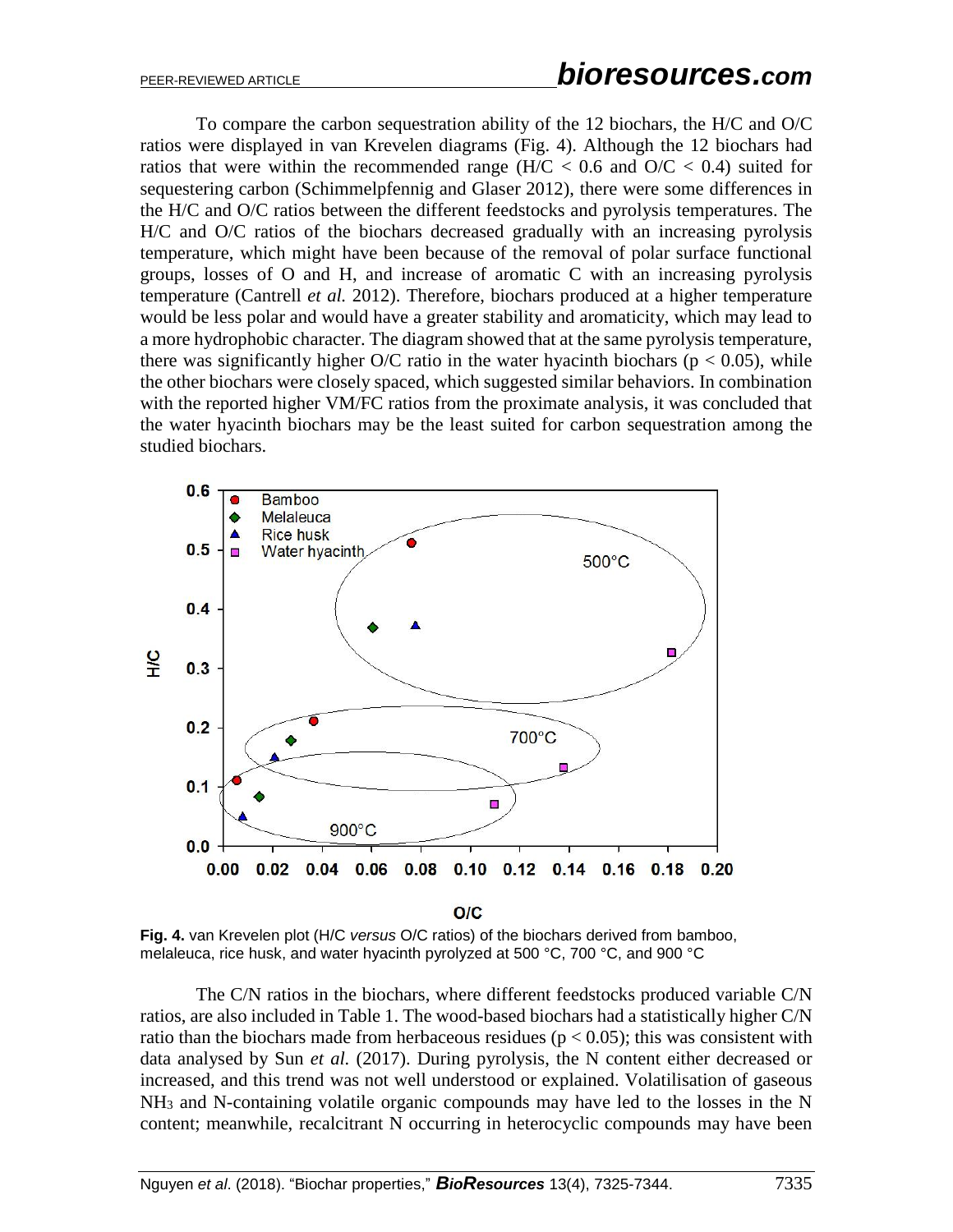able to increase the N content (Kazi *et al.* 2010). An increasing trend of the C/N ratio was found when the pyrolysis temperature increased from 500  $\degree$ C to 700  $\degree$ C, and then suddenly decreased at 900 °C, except for the water hyacinth biochar produced at 900 °C. Most of the biochars possessed a C/N ratio greater than 30, and only the water hyacinth biochars produced at 500 °C and 700 °C had C/N ratios of less than 30. The high range of C/N ratios in the biochars indicated that they may lead to increased N immobilisation by microorganisms in soils. However, N immobilisation may not have necessarily occurred in the biochars because of the large, highly recalcitrant C fraction (Chan and Xu 2009). Most of the N in biochars is incorporated into heterocyclic C structures and thus is unavailable for use by both microbes and plants (Jeffery *et al.* 2015). The N immobilisation process is dependent upon the magnitude of the labile C fraction; however, the C content determined by the ultimate analysis consisted of both relatively stable aromatic C and relatively labile aliphatic C (Steiner *et al*. 2016). Therefore, the C and N of the labile fraction may be more useful when expressing the C/N ratio of biochars (Cross *et al.* 2016).

## **Nutrient Characteristics**

The nutrient contents of the biochars are shown in Table 2. There was an unclear effect of the pyrolysis temperature on the nutrient availability. The data illustrated that an increasing pyrolysis temperature produced mixed results in the available nutrients in the biochars, as reported by Ippolito *et al.* (2015). While some nutrients, such as Fe and Zn, increased from 500 °C and reached their maximum values at 700 °C, other nutrient contents showed increasing and decreasing trends with an increasing pyrolysis temperature.

| Feedstock                        | Bamboo |      |      | Melaleuca |          |      |       | <b>Rice Husk</b> |       | Water Hyacinth |       |       |  |
|----------------------------------|--------|------|------|-----------|----------|------|-------|------------------|-------|----------------|-------|-------|--|
| Pyrolysis<br>Temperature<br>(°C) | 500    | 700  | 900  | 500       | 700      | 900  | 500   | 700              | 900   | 500            | 700   | 900   |  |
| Si (g/kgdb)                      | 37.2   | 75.4 | 41.3 | 11.2      | 9.2      | 24.8 | 312.7 | 417.9            | 311.8 | 14             | 15.4  | 18.9  |  |
| $P$ (g/kg <sub>db</sub> )        | 3.2    | 6.4  | 9.5  | 1.9       | 2.3      | 4.1  | 0.6   | 1.7              | 1.8   | 5.6            | 6     | 7.9   |  |
| Ca (g/kgdb)                      | 8.7    | 10   | 13.8 | 14.9      | 6.4<br>1 | 16.5 | 4.9   | 4.5              | 5.2   | 58.4           | 75.9  | 71.8  |  |
| $K$ (g/kg <sub>db</sub> )        | 29.5   | 43.2 | 39.6 | 8.3       | 7.8      | 11.3 | 9.1   | 7.4              | 6.9   | 166.2          | 267.5 | 227.3 |  |
| Na (g/kgdb)                      | 1.5    | 2.7  | 1    | 3.3       | 2.9      | 2.6  | 0.3   | 1.8              | 0.6   | 3.2            | 3     | 5.3   |  |
| Mg (g/kgdb)                      | 9.3    | 20.4 | 14.5 | 5.1       | 4.1      | 4    | 1.3   | 1.0              | 3.2   | 13.1           | 13.1  | 16.4  |  |
| Al $(g/kg_{db})$                 | 1.8    | 1.2  | 1.1  | 1.2       | 3.3      | 2.7  | 1.7   | 1.5              | 1.8   | 4.8            | 6.1   | 7.7   |  |
| Fe $(g/kg_{db})$                 | 11.9   | 6.1  | 2.4  | 3.9       | 6.5      | 2.5  | 4.8   | 5.2              | 5.3   | 7.5            | 8.6   | 8.7   |  |
| Cu (g/kgdb)                      | 41.1   | 61.1 | 62.7 | 48.3      | 57       | 47.9 | 27.8  | 36.1             | 27.6  | 34.9           | 36.0  | 39.0  |  |
| $Zn$ (g/kg <sub>db</sub> )       | 29.8   | 50   | 45.6 | 44.6      | 41.4     | 32   | 27.6  | 23.9             | 19.2  | 25.5           | 30.5  | 28.7  |  |

**Table 2.** Mean Mineral Analyses of the Biochars Derived from the Pyrolyzed Bamboo, Melaleuca, Rice Husk, and Water Hyacinth

Significant differences in the available nutrients were observed among the four types of biochar. In comparison, the available Ca, K, and Al in the water hyacinth biochars were significantly higher than in the other biochars. The rice husk biochars contained a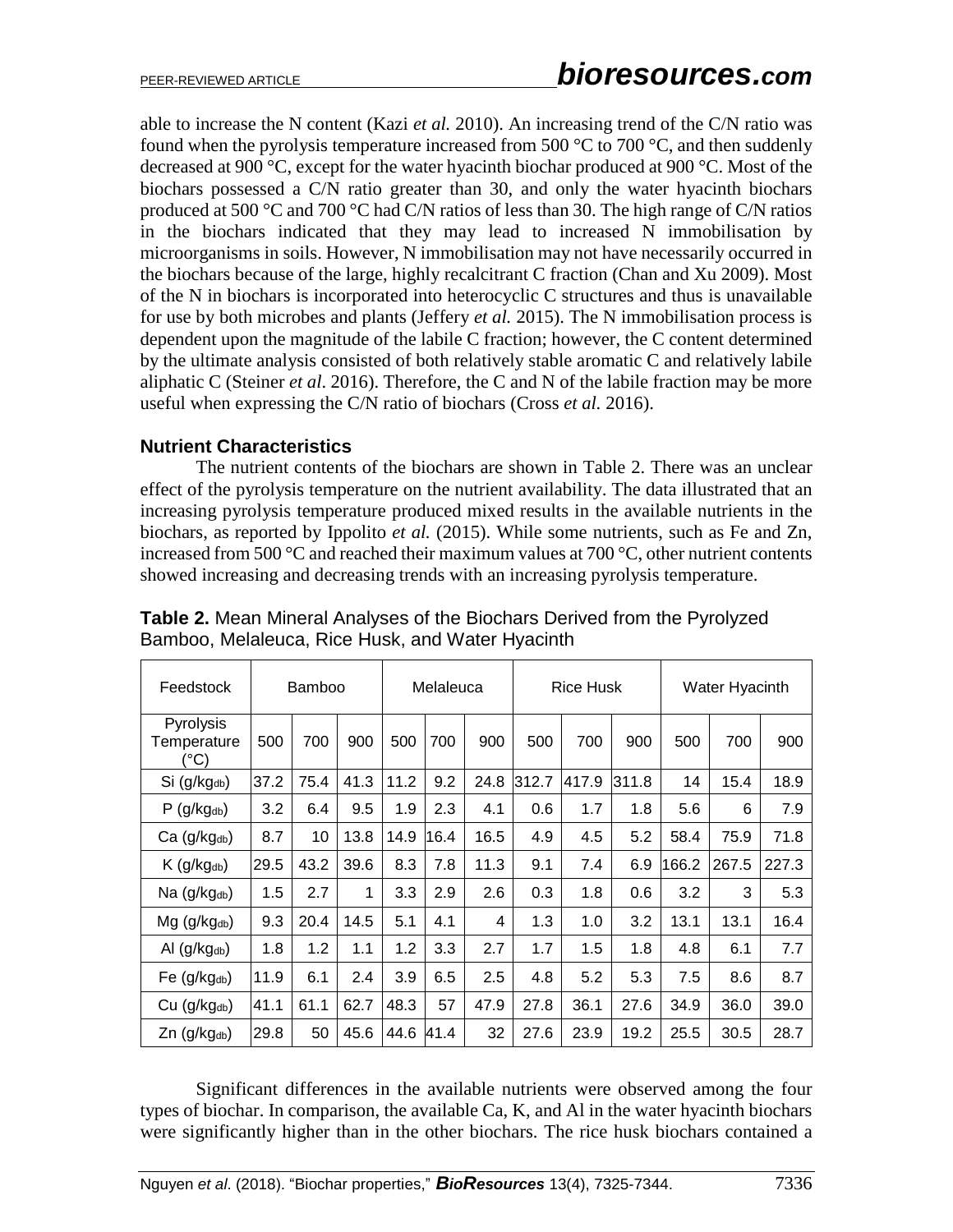statistically significant amount of Si, but lower contents of the other elements (*e.g.*, P, Ca, K, Na, Mg, Cu, and Zn), consistent with data reported by Prakongkep *et al.* (2013). The bamboo biochars were generally richer in Si, K, P, Mg, and Cu than the melaleuca biochars. The variation in the nutrient concentrations in the biochars may have been because of differences in the type of soil or water, available plant nutrients, and chemicals added to manure during plant growth. For example, the growth of water hyacinth is favoured in water that is rich in nutrients, especially N, P, K, and Ca (Labrada *et al.* 1994). In contrast, rice plant species need large quantities of Si for their development. In the Mekong Delta, melaleuca mainly grows with little or no human disturbance or intervention in natural forests, which are typically low in nutrient contents compared with planted bamboo forests and agricultural soils. During growth, these plants take up nutrients from the soil or water and assimilate them into their biomass structures; therefore, they accumulate and concentrate in the corresponding biochar during pyrolysis.

## **FTIR Characteristics**

The FTIR spectra are presented in Fig. 5. The infrared band assignments were interpreted based on the characteristic vibrations in the biochars produced from the wood and herbaceous residues (Guo and Chen 2014; Mukome *et al.* 2014; Parikh *et al.* 2014; Xiao *et al.* 2014).



**Fig. 5.** FTIR spectra of the biochars derived from (a) bamboo, (b) melaleuca, (c) rice husk, and (d) water hyacinth pyrolyzed at 500 °C, 700 °C, and 900 °C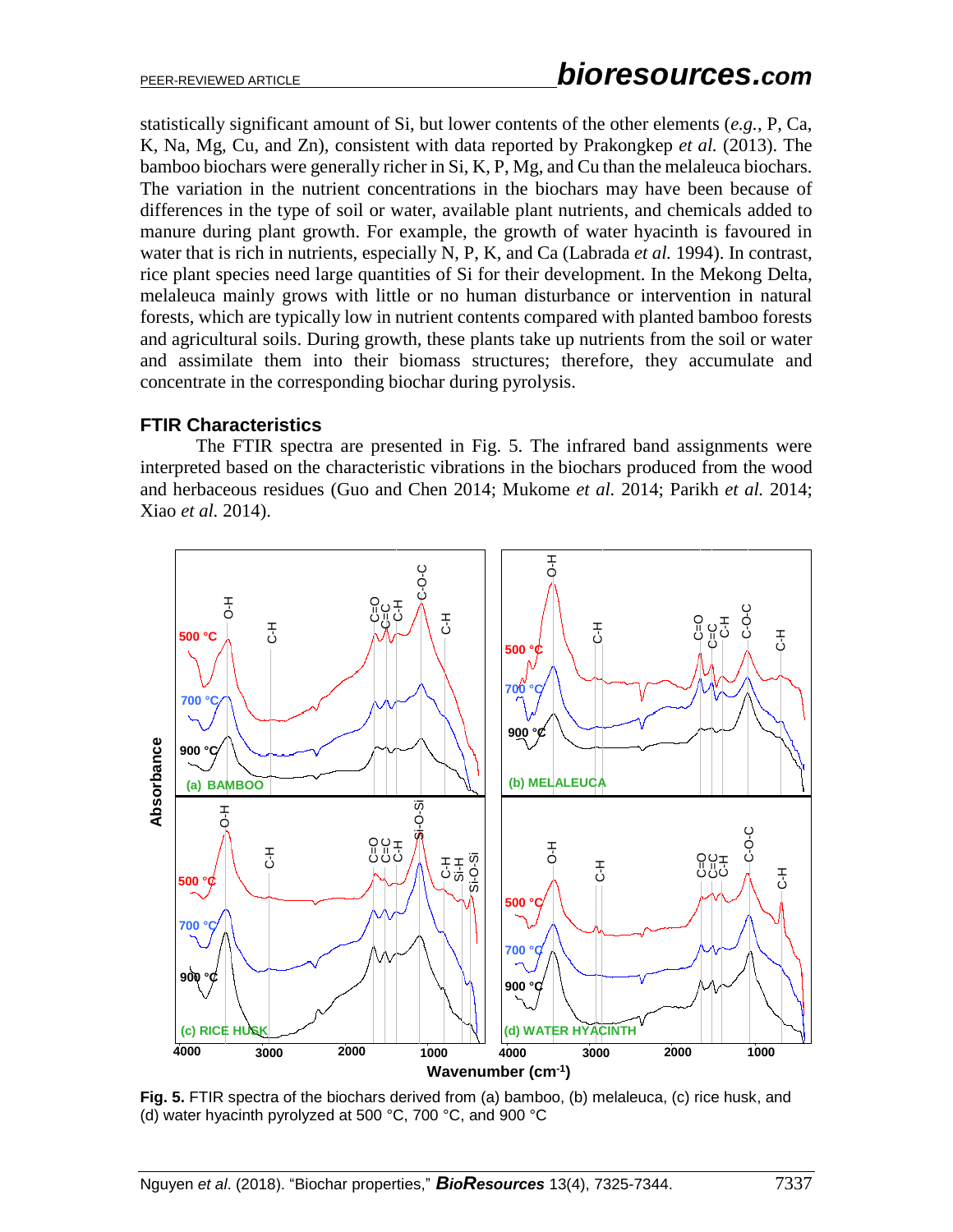Over the entire temperature range, the peak strengths of the spectra changed slightly. Increasing the pyrolysis temperature led to spectra with decreased intensities of the O-H, aliphatic C-H, and C-O-C peaks and increased intensities of the peaks representative of aromatic moieties. The O-H peaks slightly decreased in the biochars produced at 500 °C to 900 °C because of dehydration reactions. The aliphatic C-H band was almost eliminated in the higher temperature biochars, which indicated that aliphatic C-H bonds had been broken into  $CO<sub>2</sub>$  and  $H<sub>2</sub>O$ . The cleavage of hemicellulose and cellulose were recognized because of the slight reduction in the peaks at approximately 1040 cm<sup>-1</sup> (corresponding symmetric C-O-C ester) in the biochars.

Increasing the pyrolysis temperature resulted in increasing aromatic C groups, with minor contributions of carbonyl-C, O-alkyl-C, and alkyl-C moieties (Novak *et al.* 2009). However, it was rather difficult to observe this trend in the FTIR spectra because of unclear peaks for aromatic and other forms of recalcitrant C. The existence of the peaks at approximately 785 cm<sup>-1</sup> and 1319 cm<sup>-1</sup>, which corresponded with aromatic C-H groups, and the slight elimination of the peaks at approximately  $2926 \text{ cm}^{-1}$ , which corresponded to aliphatic C-H groups, may have indicated the forming of aromatic rings during pyrolysis. Also, the existence of aromatic C=C and C=O groups, which were the absorption peaks at approximately 1590  $cm^{-1}$  and 1641  $cm^{-1}$ , respectively, were also maintained during pyrolysis at 500 °C to 900 °C.

There was some overlap of groups that appeared in the adsorption bands in the region of 1040  $\text{cm}^{-1}$  to 1100  $\text{cm}^{-1}$ , which made making definitive assignments difficult. While the C-O-C symmetric stretching of pyranose rings and guaiacyl monomers of cellulose and hemicellulose were identified at approximately  $1040 \text{ cm}^{-1}$  to  $1100 \text{ cm}^{-1}$ , Si-O-Si asymmetric vibrations also appeared in this range (Lee *et al.* 2010). Similarly, it was difficult to distinguish between the bending of networked Si-O-Si symmetrical vibrations and hemicellulose aromatic C-H bonds in the adsorption band at 785 cm<sup>-1</sup> to 897 cm<sup>-1</sup>. Nevertheless, considering the high Si content in the rice husk biochars, as was determined by the EDX, the broad bands near  $1040 \text{ cm}^{-1}$ , 785 cm<sup>-1</sup>, and 467 cm<sup>-1</sup> likely resulted from Si-O-Si functional groups (*i.e.*, asymmetric, symmetric, and flexural Si-O-Si), as well as Si-H stretching vibrations recognized as the broad peak from 469 cm<sup>-1</sup> to 800 cm<sup>-1</sup>. In contrast, for the low Si-containing biochars, *i.e.*, bamboo, melaleuca, and water hyacinth, the C-O-C symmetric stretching bands and aromatic C-H bonds were identified by peaks centered at approximately 1040  $cm^{-1}$  and 785  $cm^{-1}$ , respectively. Therefore, it was concluded that the peaks were almost similar and only varied slightly in the peak strengths of the spectra between the biochars, except for that of the rice husk biochars with Sicontaining groups.

#### **CONCLUSIONS**

Briefly, the melaleuca- and bamboo-derived biochars possessed less than 14 wt.%db ash, less than 246  $\mu$ S/cm EC, less than 3.17 %CaCO<sub>3</sub>–eq, and less than 76 g/kg<sub>db</sub> soluble salts; therefore, they can be applied to most kinds of plants and soils. The high HHV values of greater than 23 MJ/kg also suggested their potential use for producing various energy forms, such as steam, heat, and fuels (*i.e.*, biogas, syngas, bio-oils, and solid fuel). Their O/C, H/C, and VM/FC ratios were less than 0.08, 0.51, and 0.61, respectively, which may have meant that they are also suited for sequestering carbon. The rice husk biochars possessed more than 300 g/kgdb Si, which can be useful for silicophilic plants, such as rice.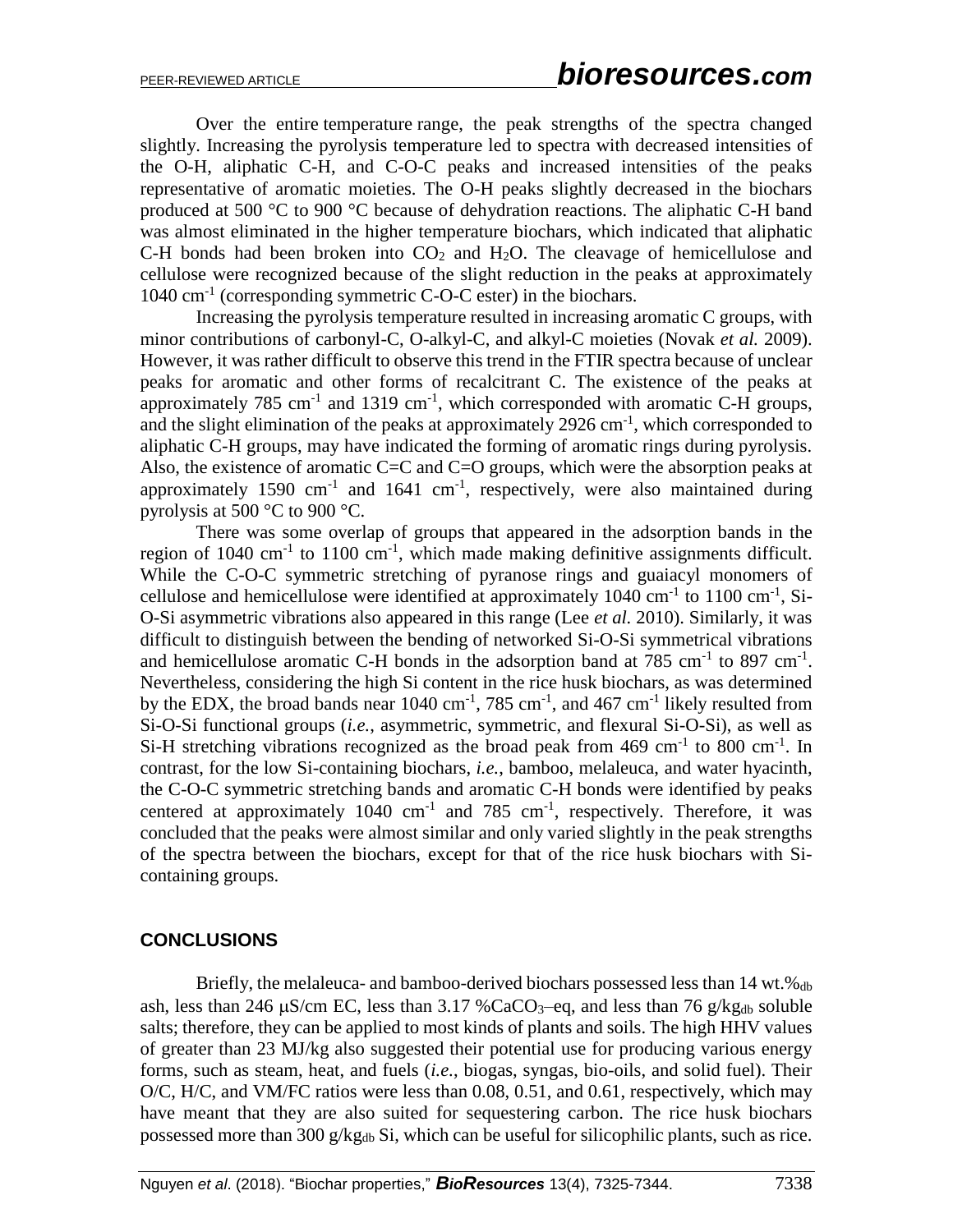The water hyacinth biochars possessed pH values greater than 9.8, greater than 6.56 %CaCO<sub>3</sub>–eq, greater than 6489  $\mu$ S/cm EC, and greater than 240 g/kg<sub>db</sub> soluble salts; therefore, a high rate application of these biochars to soil can significantly increase the soil pH, EC, and soluble salts concentration for plants or soils, which may not be suitable for salt-sensitive plants or low-buffer capacity soils.

Based on the results presented and discussed above, the following conclusions were highlighted:

- 1. Higher pyrolysis temperatures produced biochars with higher ash contents, fixed carbon contents, pH values, EC values, liming equivalences, HHVs, and proportions of carbon; however, they had lower volatile matter and moisture contents.
- 2. The effect of the pyrolysis temperature on the available nutrients, C/N ratio, and CEC showed mixed trends, with an initial increase from 500  $\degree$ C to 700  $\degree$ C and then a subsequent decrease at 900 °C. The CEC results indicated that the biochars produced at 700 °C possessed high CEC values and may have had a greater capacity to maintain adequate quantities of essential nutrients, such as  $Ca^{2+}$ ,  $Mg^{2+}$ , and K<sup>+</sup>, in soils with a low CEC, *i.e.*, through electrostatic interactions. They also may have had a stronger adsorption capability for cationic organic compounds or metals than those produced at 500 °C and 900 °C.
- 3. The bamboo and melaleuca resulted in low ash biochars  $(14 \text{ wt.}\%_{db} \text{ ash})$  with high fixed carbon contents ( $> 54$  wt.% $_{db}$ ), whereas the water hyacinth and rice husk resulted in high ash biochars ( $>$  34% ash) with low fixed carbon contents ( $<$  45 wt.% $_{db}$ ).
- 4. It was concluded that the bamboo and melaleuca biochars may be more suitable to use as solid fuels because of their high HHVs, as soil amendment because of the relatively low amount of salt nutrients, or for carbon sequestration because of their high degree of aromaticity and stability (*i.e.*, low H/C, O/C, and VM/FC ratios).
- 5. The rice husk biochars contained more than 300 g/kg Si, which makes it an excellent bioavailable silicon source for silicophilic plants.
- 6. The water hyacinth biochars contained a high soluble salts concentrations and EC values, which likely makes them unsuitable for use in soil that already has a high level of soluble salts. Their high pH and liming equivalence values may also make them inapplicable for low-buffer capacity sandy soils.

## **ACKNOWLEDGMENTS**

The authors would like to acknowledge Dr. Taro Ueda and Dr. Hiroshi Asakura at Nagasaki University for their technical and equipment support in the EDX measurements and proximate analysis. This study was funded in part by the Technical Cooperation Project "Building capacity for Can Tho University to be an excellent institution of education, scientific research and technology transfer" of JICA.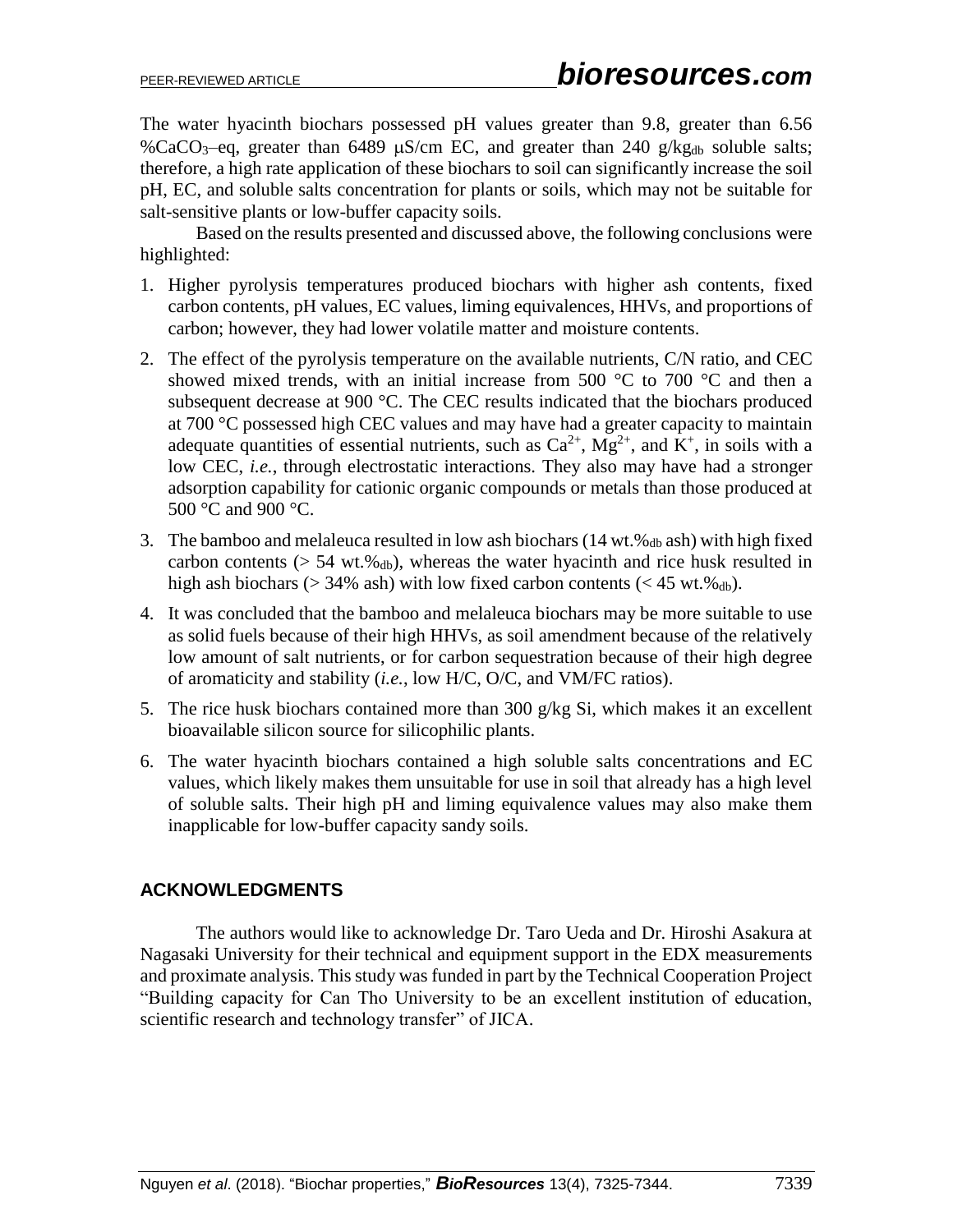# **REFERENCES CITED**

- Amonette, J. E. and Joseph, S. (2009). "Characteristics of biochar: Microchemical properties," in: *Biochar for Environmental Management: Science, Technology and Implementation*, J. Lehmann, and S. Joseph (eds.), Routledge, Abingdon, UK, pp. 33- 52.
- Anderson, N., Jones, J. G., Page-Dumroese, D., McCollum, D., Baker, S., Loeffler, D., and Chung, W. (2013). "A comparison of producer gas, biochar, and activated carbon from two distributed scale thermochemical conversion systems used to process forest biomass," *Energies.* 6(1), 164-183.
- Atkinson, C. J. , Fitzgerald, J. D., and Hipps, N. A. (2010). "Potential mechanisms for achieving agricultural benefits from biochar application to temperate soils: A review," *Plant Soil* 337(1-2), 1-18. DOI: 10.1007/s11104-010-0464-5
- ASTM D1762-84 (2013). "Standard method for chemical analysis of wood charcoal," ASTM International, West Conshohocken, Philadelphia, U.S.A.
- Cantrell, K. B., Hunt, P. G., Uchimiya, M., Novak, J. M., and Ro, K. S. (2012). "Impact of pyrolysis temperature and manure source on physicochemical characteristics of biochar," *Bioresour. Technol.* 107, 419-428. DOI: 10.1016/j.biortech.2011.11.084
- Capareda, S. (2013). *Introduction to Biomass Energy Conversions*, CRC Press, Boca Raton, FL.
- Chan, K. Y., and Xu, Z. (2009). "Biochar: Nutrient properties and their enhancement," in: *Biochar for Environmental Management: Science and Technology*, J. Lehmann, and S. Joseph (eds.), Routledge, Abingdon, UK, pp. 67-84.
- Conz, R. F., Abbruzzini, T. F., de Andrade, C. A., Milori, D. M., and Cerri, C. E. (2017). "Effect of pyrolysis temperature and feedstock type on agricultural properties and stability of biochars," *Agric Sci.* 8(09), 914.
- Crombie, K., Mašek, O., Sohi, S. P., Brownsort, P., and Cross, A. (2013). "The effect of pyrolysis conditions on biochar stability as determined by three methods," *Gcb Bioenergy.* 5(2), 122-131.
- Cross, A., Zwart, K., Shackley, S., and Ruysschaert, G. (2016). "The role of biochar in agricultural soils," in: *Biochar in European Soils and Agriculture: Science and Practice*, S. Shackley, G. Ruysschaert, K. Zwart, and B. Glaser (eds.), Routledge, Abingdon, UK, pp. 73-98.
- Demirbas, A., and Arin, G. (2002). "An overview of biomass pyrolysis," *Energ. Source.* 24(5), 471-482. DOI: 10.1080/00908310252889979
- Embassy of Denmark in Vietnam (2015). *Vietnam: Energy and Environment*, Ministry of Foreign Affairs of Denmark, Copenhagen, Denmark.
- FAO (2016). *Global Forest Resources Assessment 2015*, Food and Agriculture Organization (FAO), Rome, Italy.
- Gaskin, J. W., Steiner, C., Harris, K., Das, K. C., and Bibens, B. (2008). "Effect of lowtemperature pyrolysis conditions on biochar for agricultural use," *T. ASABE* 51(6), 2061-2069. DOI: 10.13031/2013.25409
- Gillman, G. P. (1979). "A proposed method for the measurement of exchange properties of highly weathered soils," *Soil Res.* 17(1), 129-139. DOI: 10.1071/SR9790129
- Glaser, B., Lehmann, J., and Zech, W. (2002). "Ameliorating physical and chemical properties of highly weathered soils in the tropics with charcoal – A review," *Biol. Fert. Soils* 35(4), 219-230. DOI: 10.1007/s00374-002-0466-4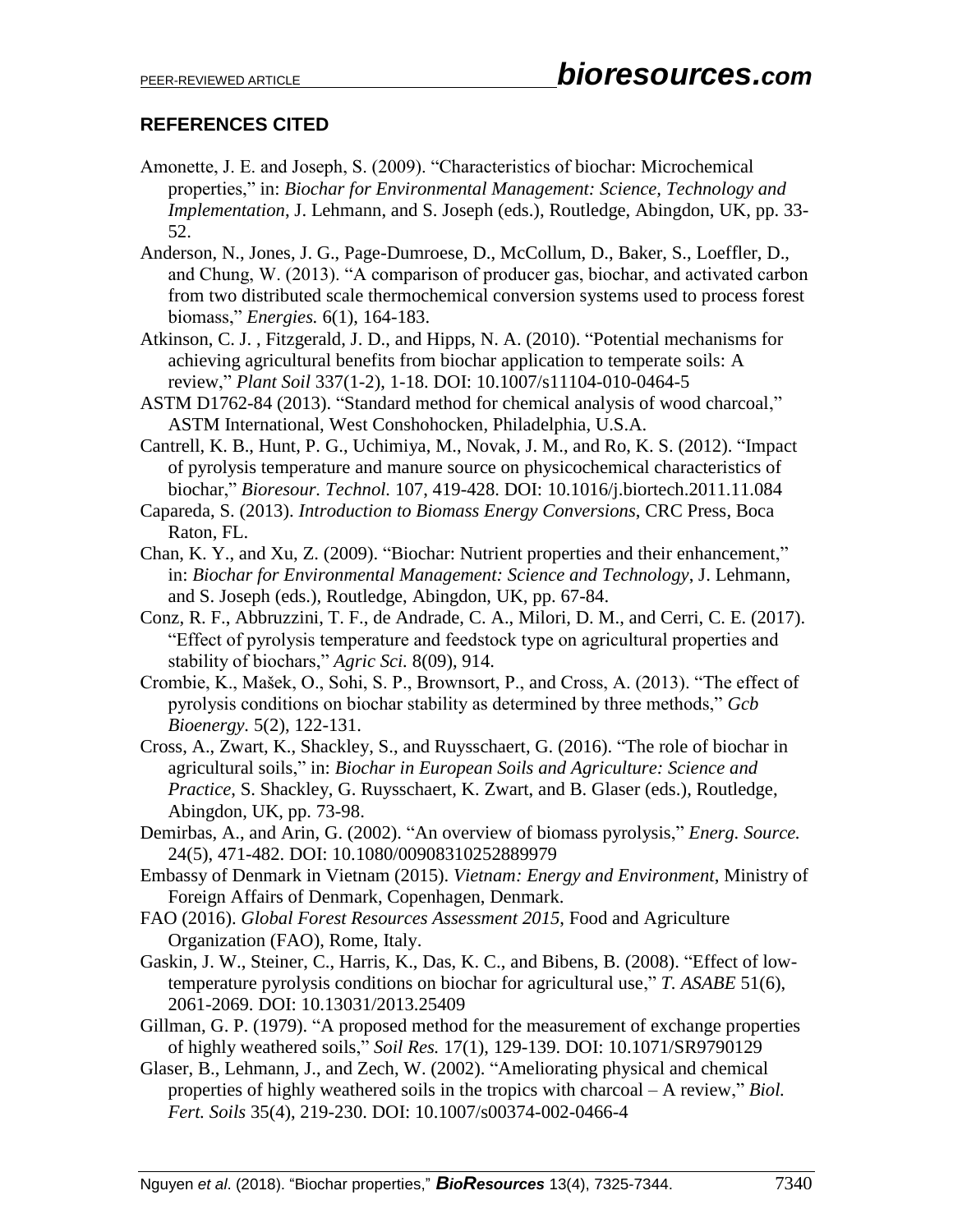- Gomez-Eyles, J. L., Beesley, L., Moreno-Jiménez, E., Ghosh, U., and Sizmur, T. (2013). "The potential of biochar amendments to remediate contaminated soils," in: *Biochar and Soil Biota*, N. Ladygina, and F. Rineau (eds.), CRC Press, Boca Raton, FL, pp. 100-133.
- Guo, J., and Chen, B. (2014). "Insights on the molecular mechanism for the recalcitrance of biochars: Interactive effects of carbon and silicon components," *Environ. Sci. Technol.* 48(16), 9103-9112. DOI: 10.1021/es405647e
- Hossain, M. K., Strezov, V., Chan, K. Y., Ziolkowski, A., and Nelson, P. F. (2011). "Influence of pyrolysis temperature on production and nutrient properties of wastewater sludge biochar," *J. Environ. Manage.* 92(1), 223-228. DOI: 10.1016/j.jenvman.2010.09.008
- Inyang, M., Gao, B., Zimmerman, A., Zhang, M., and Chen, H. (2014). "Synthesis, characterization, and dye sorption ability of carbon nanotube–biochar nanocomposites," *Chem. Eng. J.* 236, 39-46. DOI: 10.1016/j.cej.2013.09.074
- Ippolito, J. A., Spokas, K. A., Novak, J. M., Lentz, R. D., and Cantrell, K. B. (2015). "Biochar elemental composition and factors influencing nutrient retention," in: *Biochar for Environmental Management: Science, Technology and Implementation*, J. Lehmann, and S. Joseph (eds.), Routledge, Abingdon, UK, pp. 139-163.
- Jeffery, S., Abalos, D., Spokas, K. A., and Verheijen, F. G. A. (2015). "Biochar effects on crop yield," in: *Biochar for Environmental Management: Science, Technology and Implementation*, J. Lehmann, and S. Joseph (eds.), Routledge, Abingdon, UK, pp. 301-326.
- Jindo, K., Mizumoto, H., Sawada, Y., Sanchez-Monedero, M. A., and Sonoki, T. (2014). "Physical and chemical characterization of biochars derived from different agricultural residues," *Biogeosciences* 11(23), 6613-6621. DOI: 10.5194/bg-11-6613- 2014
- Joseph, S., Peacocke, C., Lehmann, J., and Munroe, P. (2009). "Developing a biochar classification and test methods," in: *Biochar for Environmental Management: Science, Technology and Implementation*, J. Lehmann, and S. Joseph (eds.), Routledge, Abingdon, UK, pp.107-126.
- Khanmohammadi, Z., Afyuni, M., and Mosaddeghi, M. R. (2015). "Effect of pyrolysis temperature on chemical and physical properties of sewage sludge biochar," *Waste. Manag. Res.* 33(3), 275-283.
- Kazi, Z. H., Schnitzer, M. I., Monreal, C. M., and Mayer, P. (2010). "Separation and identification of heterocyclic nitrogen compounds in biooil derived by fast pyrolysis of chicken manure," *J. Environ. Sci. Heal. B* 46(1), 51-61. DOI: 10.1080/03601234.2010.515506
- Keiluweit, M., Nico, P. S., Johnson, M. G., and Kleber, M. (2010). "Dynamic molecular structure of plant biomass-derived black carbon (biochar)," Environ. Sci. Technol. 44(4), 1247-1253.
- Labrada, R., Caseley, J. C., and Parker, C. (1994). *Weed Management for Developing Countries*, Food and Agriculture Organization, Rome, Italy.
- Lee, J. W., Kidder, M., Evans, B. R., Paik, S., Buchanan III, A. C., Garten, C. T., and Brown, R. C. (2010). "Characterization of biochars produced from cornstovers for soil amendment," *Environ. Sci. Technol.* 44(20), 7970-7974. DOI: 10.1021/es101337x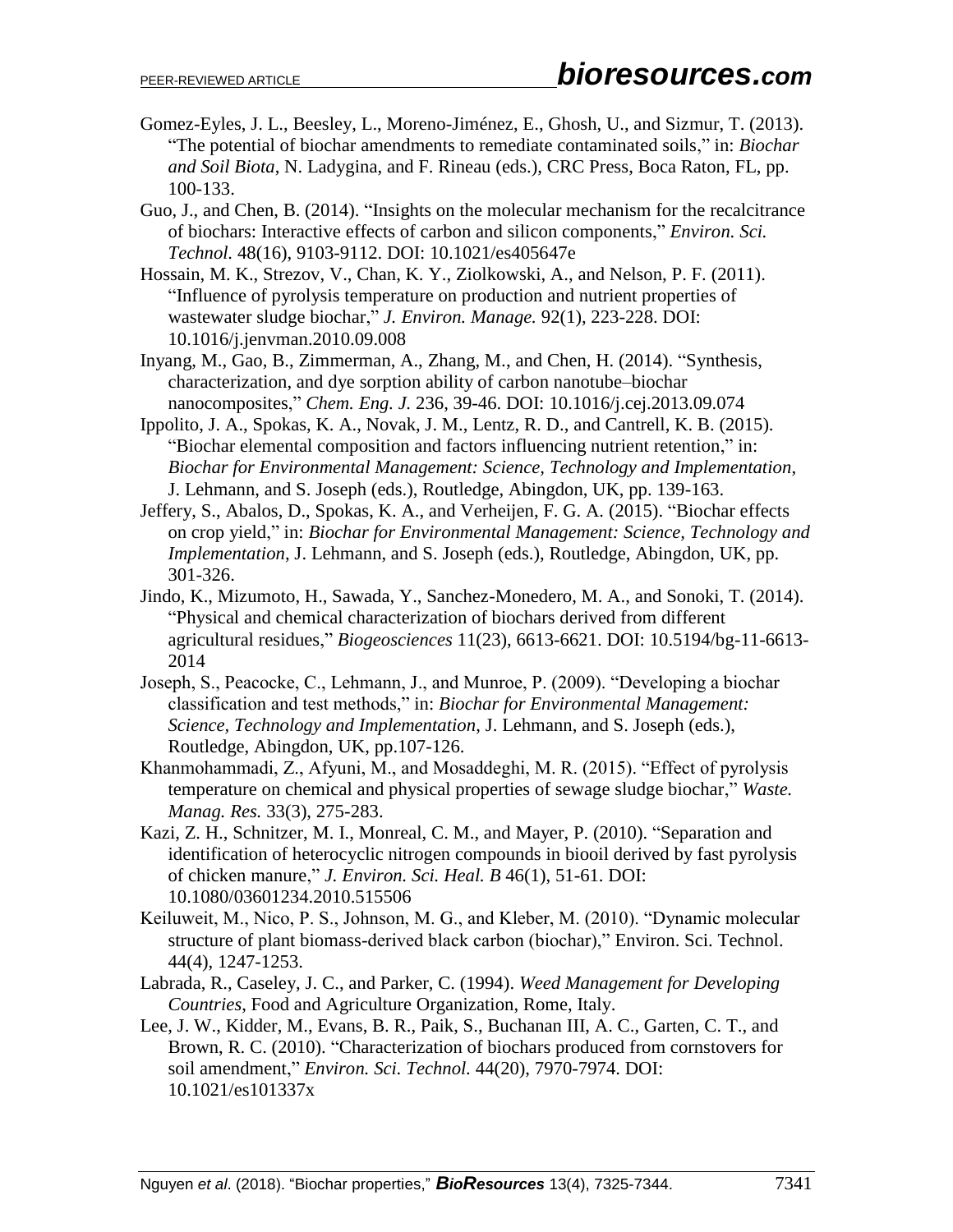- Lewandowski, I., and Kicherer, A. (1997). "Combustion quality of biomass: Practical relevance and experiments to modify the biomass quality of *Miscanthus* x *giganteus*," *Eur. J. Agron.* 6(3-4), 163-177.
- Lopez-Capel, E., Zwart, K., Shackley, S., Postma, R., Stenstrom, J., Rasse, D. P., Budai, A., and Glaser, B. (2016). "Biochar properties," in: *Biochar in European Soils and Agriculture: Science and Practice*, S. Shackley, G. Ruysschaert, K. Zwart, and B. Glaser (eds.), Routledge, Abingdon, UK, pp. 41-72.
- Lorenz, K., and Lal, R. (2018). *Carbon Sequestration in Agricultural Ecosystems*, Springer.
- Ma, S., He, F., Tian, D., Zou, D., Yan, Z., Yang, Y., Zhou, T., Huang, K., Shen, H. and Fang, J. (2018). "Variations and determinants of carbon content in plants: a global synthesis," *Biogeosciences.* 15(3), 693-702.
- Mayakaduwa, S. S., Vithanage, M., Karunarathna, A., Mohan, D., and Ok, Y. S. (2016). "Interface interactions between insecticide carbofuran and tea waste biochars produced at different pyrolysis temperatures," *Chem. Spec. Bioavailab.* 28(1-4), 110- 118. DOI: 10.1080/09542299.2016.1198928
- Mukherjee, A., Zimmerman, A. R., and Harris, W. (2011). "Surface chemistry variations among a series of laboratory-produced biochars," *Geoderma* 163(3-4), 247-255. DOI: 10.1016/j.geoderma.2011.04.021
- Mukome, F. N., Kilcoyne, A. L. D., and Parikh, S. J. (2014). "Alteration of biochar carbon chemistry during soil incubations: SR-FTIR and NEXAFS investigation," *Soil Sci. Soc. Am. J.* 78(5), 1632-1640. DOI: 10.2136/sssaj2014.05.0206
- Mukome, F. N. D., and Parikh, S. J. (2015). "Chemical, physical, and surface characterization of biochar," in: *Biochar: Production, Characterization, and Applications*, Y. S. Ok, S. M. Uchimiya, S. X. Chang, and N. Bolan (eds.), CRC Press, Boca Raton, FL, pp. 67-98.
- NL Agency (2012). "Biomass business opportunities Viet Nam," *Netherlands Programmes Sustainable Biomass*, (https://english.rvo.nl/sites/default/files/2013/12/Biomass\_Opportunities\_Viet\_Nam.p df), Accessed on 13<sup>th</sup> November 2017.
- Novak, J., and Busscher, W. J. (2013). "Selection and use of designer biochars to improve characteristics of southerastern USA coastal plain degraded soils," in: *Advanced Biofuels and Bioproducts*, Springer, New York, NY, pp. 69-96.
- Novak, J. M., Lima, I., Xing, B., Gaskin, J. W., Steiner, C., Das, K. C., Ahmedna, M., Rehrah, D., Watts, D. W., and Busscher, W. J. (2009). "Characterization of designer biochar produced at different temperatures and their effects on a loamy sand," *Ann. Environ. Sci.* 3, 195-206.
- Parikh, S. J., Goyne, K. W., Margenot, A. J., Mukome, F. N. D., and Calderón, F. J. (2014). *Soil Chemical Insights Provided through Vibrational Spectroscopy Advances in Agronomy Volume 126*, U.S Department of Agriculture Agricultural Research Service, Lincoln, NE.
- Prakongkep, N., Gilkes, R. J., Wiriyakitnateekul, W., Duangchan, A., and Darunsontaya, T. (2013). "The effects of pyrolysis conditions on the chemical and physical properties of rice husk biochar," *International Journal of Material Science*. 3(3).
- Rehrah, D., Reddy, M. R., Novak, J. M., Bansode, R. R., Schimmel, K. A., Yu, J., Watts, D. W., and Ahmedna, M. (2014). "Production and characterization of biochars from agricultural by-products for use in soil quality enhancement," *J. Anal. Appl. Pyrol.* 108, 301-309. DOI: 10.1016/j.jaap.2014.03.008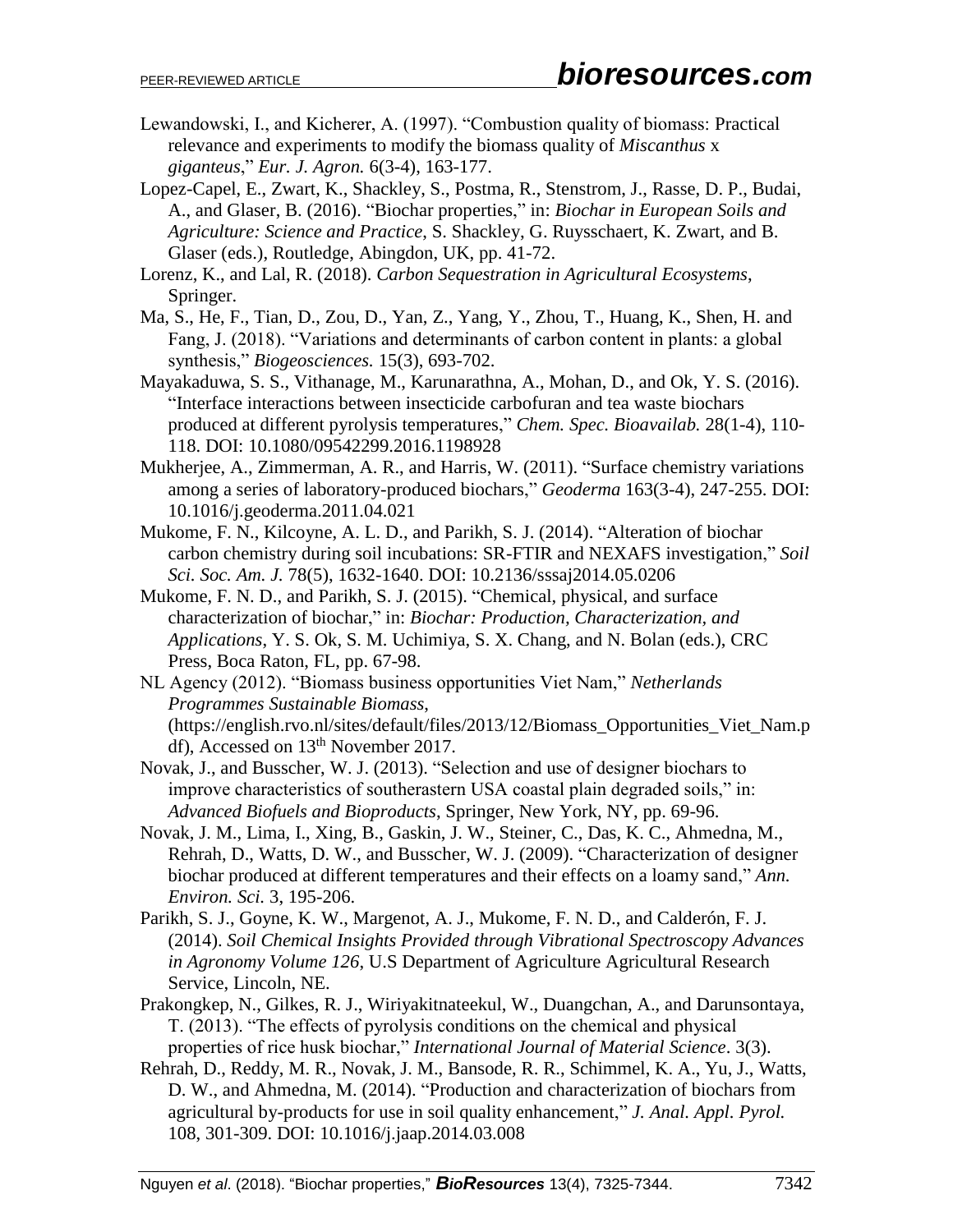- Schernikau, L., (2015). "Coal markets and products," in: *Handbook of Multi-commodity Markets and Products: Structuring, Trading and Risk Management*, A. Roncoroni, G. Fusai, and M. Cummins (eds.), John Wiley & Sons, Chichester, pp. 67-174.
- Schimmelpfennig, S., and Glaser, B. (2012). "One step forward toward characterization: Some important material properties to distinguish biochars," *J. Environ. Qual.* 41(4), 1001-1013. DOI: 10.2134/jeq2011.0146
- Sheng, C., and Azevedo, J. L. T. (2005). "Estimating the higher heating value of biomass fuels from basic analysis data," *Biomass Bioenerg.* 28(5), 499-507. DOI: 10.1016/j.biombioe.2004.11.008
- Singh, B., Dolk, M. M., Shen, Q., and Camps-Arbestain, M. (2017). "Biochar pH, electrical conductivity and liming potential," in: *Biochar: A Guide to Analytical Methods*, B. Sing, M. Camps-Arbestain, and J. Lehmann (eds.), Csiro Publishing, Clayton, Australia, pp. 23-38.
- Spokas, K., Koskinen, W. C., Baker, J. M., and Reicosky, D. C. (2009). "Impacts of woodchip biochar additions on greenhouse gas production and sorption/degradation of two herbicides in a Minnesota soil," *Chemosphere* 77(4), 574-581. DOI: 10.1016/j.chemosphere.2009.06.053
- Steiner, C., Bayode, A. O., and Ralebitso-Senior, T. K. (2016). "Feedstock and production parameters: Effects on biochar properties and microbial communities," in: *Biochar Application: Essential Soil Microbial Ecology*, T. K. Ralebitso-Senior, and C. H. Orr (eds.), Elsevier, New York, NY, pp. 41-54.
- Sun, X., Shan, R., Li, X., Pan, J., Liu, X., Deng, R., and Song, J. (2017). "Characterization of 60 types of Chinese biomass waste and resultant biochars in terms of their candidacy for soil application," *Gcb Bioenergy*. 9(9), 1423-1435.
- Timmons, D., Lema-Driscoll, A., and Uddin, G. (2017). *The Economics of Biochar Carbon Sequestration in Massachusetts*, University of Massachusetts, Boston.
- Tsai, W.-T. (2017). "The potential of pyrolysing exhausted coffee residue for the production of biochar," in: *Handbook of Coffee Processing By-Products: Sustainable Application*, C. M. Galanakis (ed.), Academic Press, Cambridge, MA, pp. 299-322.
- Uchimiya, M., Chang, S., and Klasson, K. T. (2011). "Screening biochars for heavy metal retention in soil: Role of oxygen functional groups," *J. Hazard. Mater.* 190(1- 3), 432-441. DOI: 10.1016/j.hazmat.2011.03.063
- Wei, S., Zhu, M., Song, J., and Peng, P. A. (2017). "Comprehensive characterization of biochars produced from three major crop straws of China," *BioResources* 12(2), 3316-3330.
- Xiao, X., Chen, B., and Zhu, L. (2014). "Transformation, morphology, and dissolution of silicon and carbon in rice straw-derived biochars under different pyrolytic temperatures," *Environ. Sci. Technol.* 48(6), 3411-3419. DOI: 10.1021/es405676h
- Yang, H., Yan, R., Chen, H., Zheng, C., Lee, D. H., and Liang, D. T. (2006). "In-depth investigation of biomass pyrolysis based on three major components: hemicellulose, cellulose and lignin," *Energy Fuels.* 20(1), 388-393.
- Yang, G., Wang, Z., Xian, Q., Shen, F., Sun, C., Zhang, Y., and Wu, J. (2015). "Effects of pyrolysis temperature on the physicochemical properties of biochar derived from vermicompost and its potential use as an environmental amendment," *RSC Adv.* 5(50), 40117-40125. DOI: 10.1039/C5RA02836A
- Yang, X., Wang, H., Strong, P.J., Xu, S., Liu, S., Lu, K., Sheng, K., Guo, J., Che, L., He, L. and Ok, Y.S. (2017). "Thermal properties of biochars derived from waste biomass generated by agricultural and forestry sectors," *Energies* 10(4), 469.